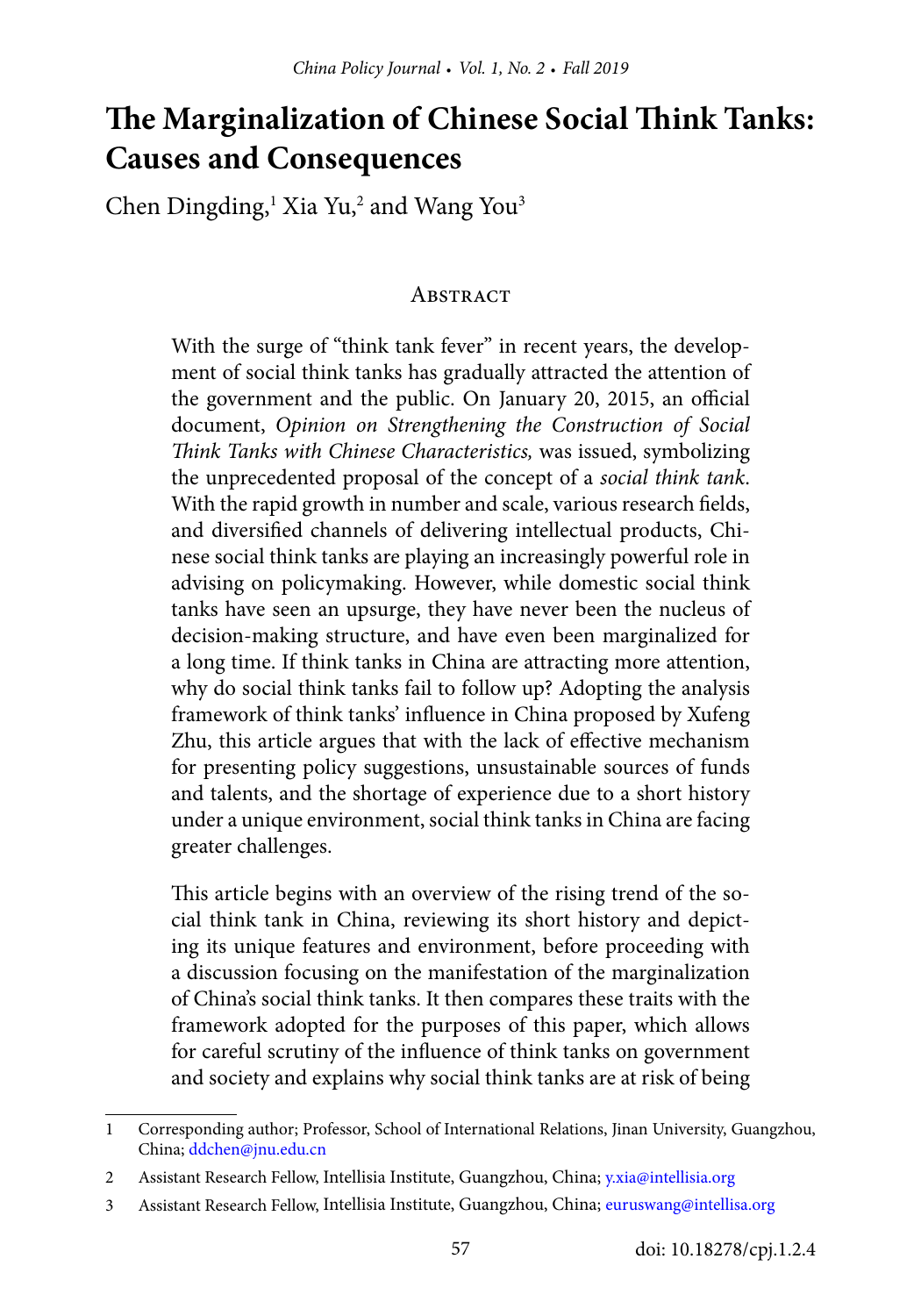#### *China Policy Journal*

marginalized in China. Through highlighting the shortage of conveying channels, stable investment, other critical resources, and a conducive atmosphere, it concludes that only by reforming the decision-making system and improving the capability of think tanks step-by-step, such as promoting specialization of policy studies, establishing talent cultivation mechanism, encouraging donation to social think tanks by cutting taxes, etc., can China's social think tanks be prevented from further marginalization.

*Keywords:* think tank, social think tanks, marginalization

# **La marginación de los think tanks sociales chinos: causas y consecuencias**

#### **RESUMEN**

Con el aumento de la "fiebre de los think tanks" en los últimos años, el desarrollo de los think tanks sociales ha atraído gradualmente la atención del gobierno y del público. El 20 de enero de 2015, se emitió un documento oficial, Opinión sobre el fortalecimiento de la construcción de think tanks sociales con características chinas, que simboliza la propuesta sin precedentes del concepto de un think tank social. Con el rápido crecimiento en número y escala, varios campos de investigación y canales diversificados de entrega de productos intelectuales, los think tanks sociales chinos están desempeñando un papel cada vez más poderoso en el asesoramiento sobre la formulación de políticas. Sin embargo, si bien los think tanks sociales nacionales han experimentado un aumento, nunca han sido el núcleo de la estructura de toma de decisiones, e incluso han sido marginados durante mucho tiempo. Si los think tanks en China están atrayendo más atención, ¿por qué los think tanks sociales no hacen un seguimiento? Adoptando el marco de análisis de la influencia de los think tanks en China propuesto por Xufeng Zhu, este artículo argumenta que con la falta de un mecanismo efectivo para presentar sugerencias de políticas, fuentes insostenibles de fondos y talentos, y la escasez de experiencia debido a una corta historia bajo un Entorno único, los think tanks sociales en China enfrentan mayores desafíos.

Este artículo comienza con una descripción general de la tendencia al alza del grupo de expertos sociales en China, revisando su breve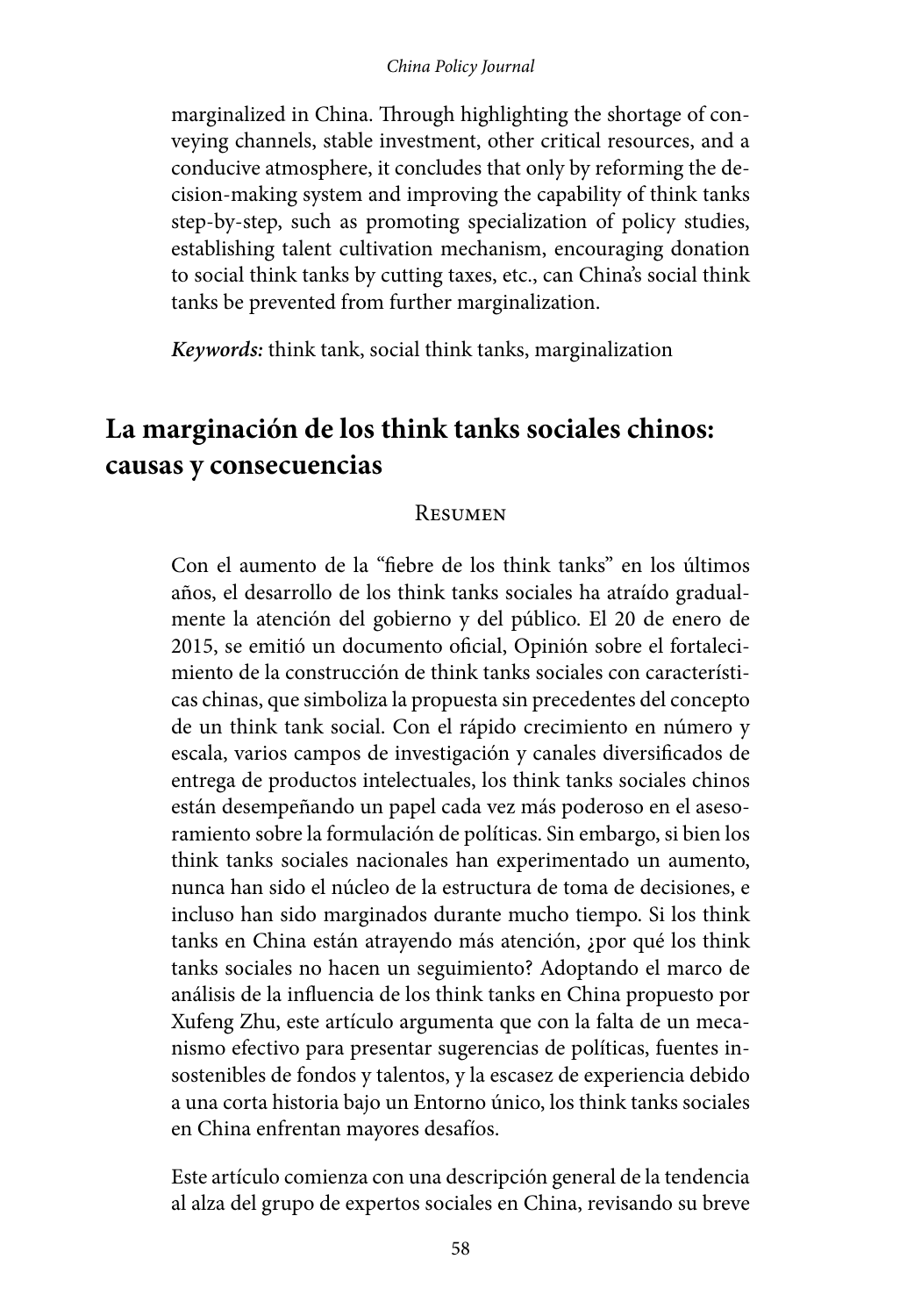historia y describiendo sus características y entorno únicos, antes de continuar con una discusión centrada en la manifestación de la marginación de los grupos de expertos sociales de China. Luego compara estos rasgos con el marco adoptado para los propósitos de este documento, que permite un cuidadoso escrutinio de la influencia de los think tanks en el gobierno y la sociedad y explica por qué los think tanks sociales corren el riesgo de ser marginados en China. Al destacar la escasez de canales de transporte, la inversión estable, otros recursos críticos y una atmósfera propicia, concluye que solo reformando el sistema de toma de decisiones y mejorando la capacidad de los think tanks paso a paso, como promover la especialización de políticas Los estudios, el establecimiento de mecanismos de cultivo de talentos, el fomento de la donación a grupos de expertos sociales mediante la reducción de impuestos, etc., pueden evitar que los grupos de expertos sociales de China sigan siendo marginados.

*Palabras Clave:* think tank, think tanks sociales, marginalización

# 中国社会智库之边缘化:起因与结果

#### 摘要

随着近几年"智库热"的激增,社会智库的发展已逐渐吸引 了政府和公众的关注。2015年1月20日,(中国)发布了一 项名为《关于加强中国特色新型社会智库的意见》的官方 文件, 象征了"社会智库"概念的首次提出。随着数量和规 模、不同研究领域、智力成果交付的多样化渠道的快速增 长,中国的社会智库正在政策制定咨询上发挥着日益强大的 作用。然而,尽管国内社会智库趋势高涨,但其从未成为决 策架构的核心,甚至长期以来处于边缘化的地位。如果中国 的智库正吸引更多关注,为何社会智库却未跟上脚步?通过 采用由朱旭峰提出的中国智库影响力分析框架,本文主张, 因缺少用于提出政策建议的有效机制,不可持续的经费与才 能来源,和由独特环境下的短暂历史所造成的经验短缺,中 国的社会智库正面临更加严峻的挑战。

本文首先概述了中国社会智库的上升趋势,重审了智库的短 暂历史并描述了其独特的特征与环境,接着探讨了中国社会 智库被边缘化的表现形式。随后用本文目的所采用的框架,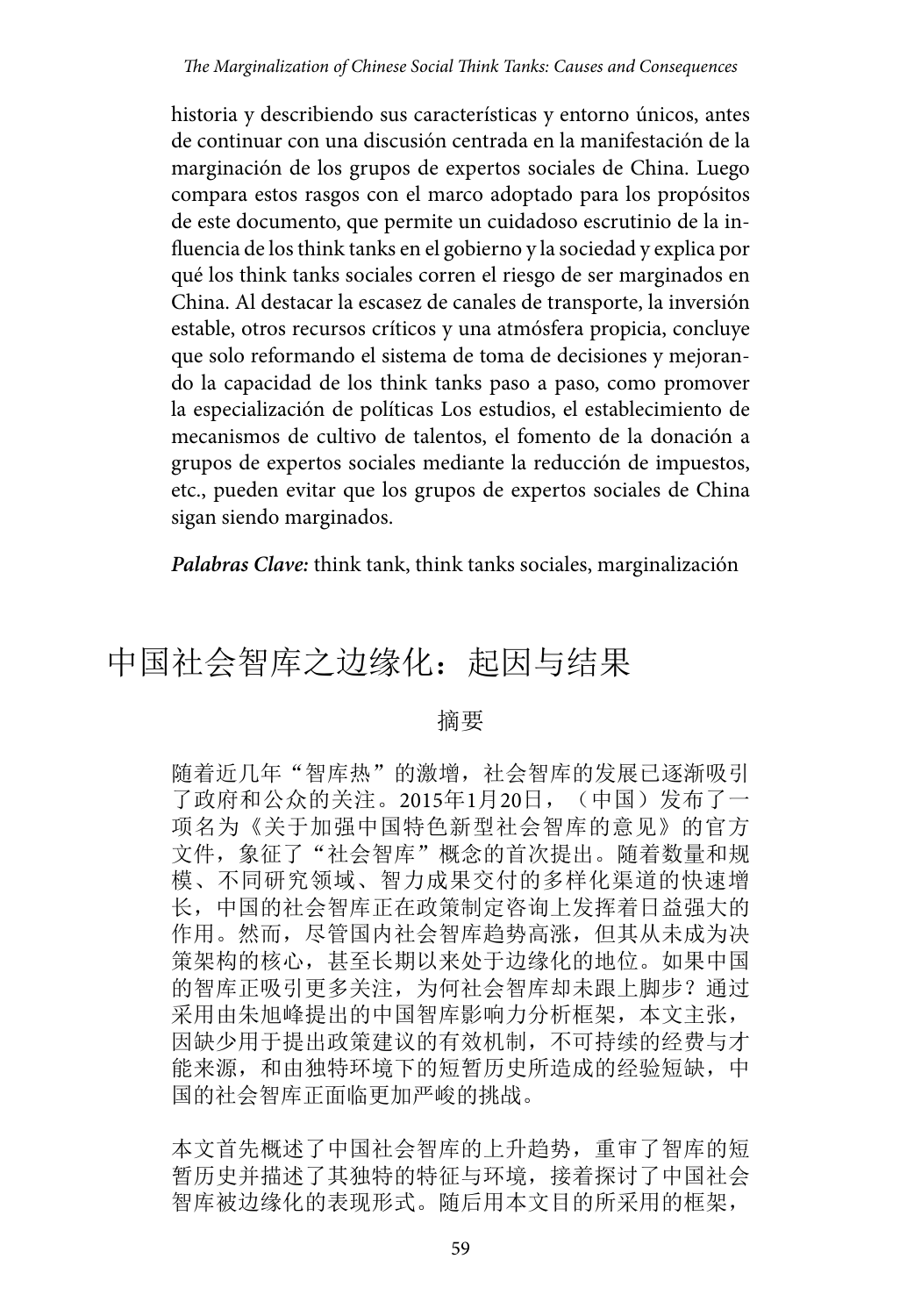#### *China Policy Journal*

对这些特征进行了比较,进而就智库对政府和社会产生的影 响进行严格检验,同时解释了为什么中国的社会智库处于边 缘化的风险之中。通过强调缺少传输渠道、稳定资金、其他 关键资源和一个有益的环境,本文结论认为,只有通过改革 决策体系并逐步提升智库能力,例如推进政策研究的专业 化,建立才能培养机制,以减税的方式鼓励对社会智库捐款 等,才能防止中国社会智库的进一步边缘化。

关键词: 智库, 社会智库, 边缘化

#### **1. Social Think Tanks in China**

#### *1.1 The Rise of Social Think Tanks in China*

The term *social think tanks* mainly<br>refers to groups that provide de-<br>cision-making and advisory ser-<br>vices on public policy, which differ from refers to groups that provide decision-making and advisory services on public policy, which differ from government-run think tanks, university-based think tanks, or any other categories. "Social think tanks are research institutes and consulting organizations which are neither government-sponsored nor state-owned, serving for providing intellectual products."4

There are differences among social, government-run, and university-based think tanks in terms of independence, flexibility, and funding sources. Most research topics in government-run think tanks are assigned and commissioned by the government. On the one hand, official think tanks have sufficient research funding and enjoy a high level of openness to

information and data. On the other hand, their independence is relatively poor. University-based think tanks have strong talent, yet a lack of practice leads to research that is divorced from reality. Although all kinds of think tanks are responsible for providing policy suggestions for policy-makers in the government, social think tanks in China have three unique functions compared to university-based and government-run ones.<sup>5</sup>

First, they help diversify the government's decision-making model and promote the improvement of the decision-making structure. Second, they help the government absorb the opinions of the masses and promote the exchange and interaction between government and society. The opinions of social think tanks come from enterprises, social organizations, institutions, and individuals, representing areas that could be easily ignored by government. Third, they help integrate social

<sup>4</sup> Xu Pan, "Research on the Evaluation and Promotion Strategy of the effectiveness of Social think tanks in China," PhD diss. (University of Science and Technology of China, 2017), 9.

<sup>5</sup> Wandong, "The Participation of Social Think Tank in Government's Decision-Making: Function, Environment, and Mechanism", *Theory Monthly* 10 (2015).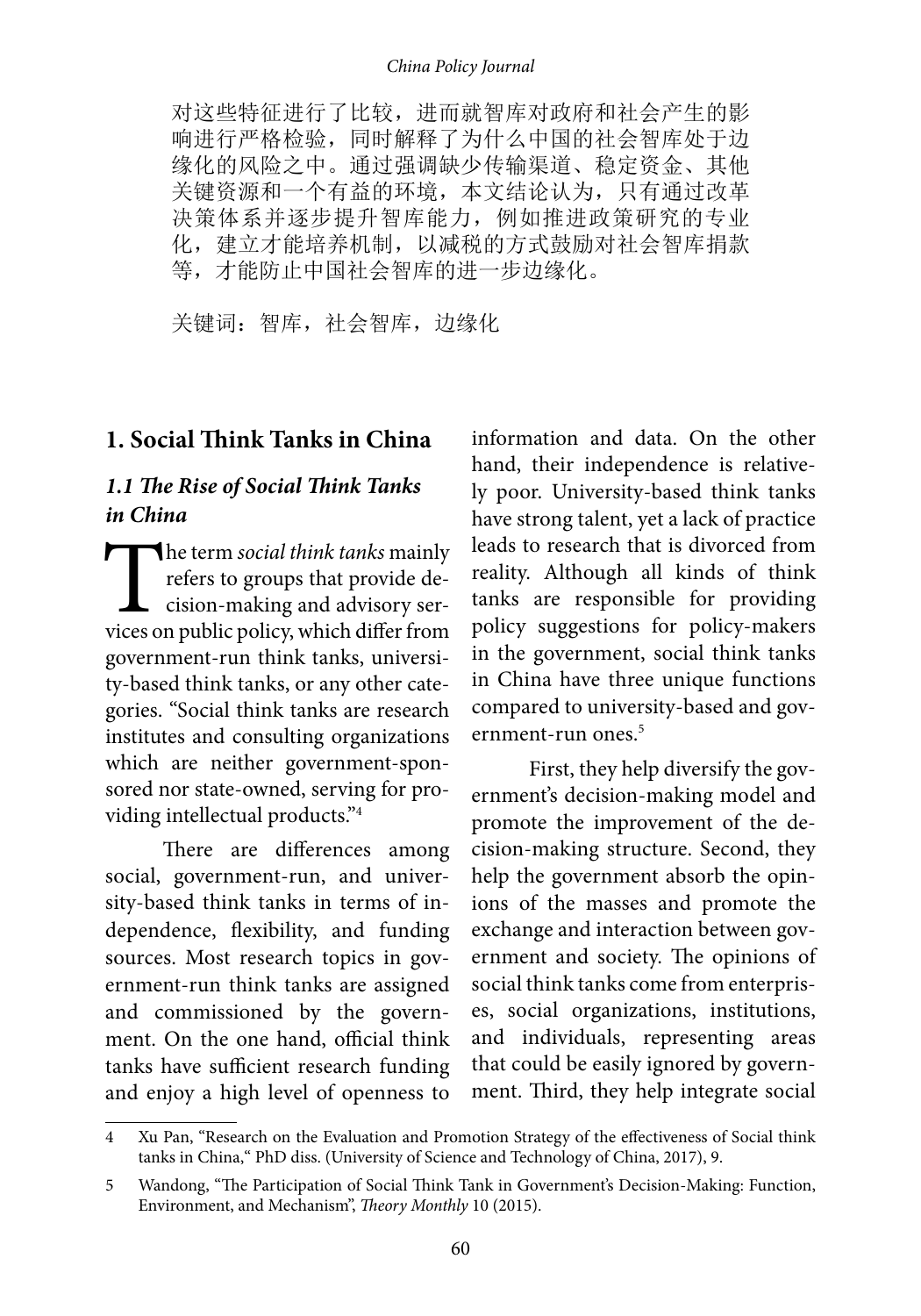contradictions and coordinate the balance and justice of various interests. Compared to official think tanks, social think tanks are non-profit; therefore, it is possible to study problems without being tied to special interests and they are less subject to the interference of superiors. In this way, as spokespeople for the pluralistic social subject in the government decision-making process, social think tanks can play a screening function of opinion integration and interest expression by identifying, concentrating, and conveying the interests of society.

Government, corporate, foundation, and individual donations are the main sources of funding for Chinese social think tanks. In China, more than 90% of think tanks are official and semi-official, and the government's financial allocations account for a large proportion of these think tanks' income.6 According to interviews of the directors of several Chinese social think tanks, most influential and large-scale think tanks receive governmental financial support, corporate and individual membership fees, and donations from foundations or individuals. Small think tanks rely mainly on self-raised funds, donations, and consulting fees from enterprises. At present, there are three main approaches to collaboration between social think tanks and enterprises: conducting research projects for enterprises; signing medium and long-term contracts with enterprises on specific research topics; and leading experts in social think tanks to serve as senior consultants' trainers in certain fields.7 Evidently, there are financial problems in Chinese social think tanks. From the perspective of the demand side, it is difficult for many think tanks to attract social donations due to undisclosed information, a lack of transparency, their limited credibility, etc. It is similarly difficult to obtain government and enterprise research requests as well. From the point of view of the supply side, neither entrepreneurs nor foundations have sufficient attention and demand for social think tanks, resulting in limited donations. In addition, the insufficiency of diversity of fundraising sources for social think tanks is also the main obstacle for Chinese think tanks to grow and develop.

In recent years, a number of social think tanks have emerged and developed rapidly in China. They have become an important part of China's think tank system, complementing the traditional framework. Tang Lei, a scholar at the Institute of Information Studies of the Chinese Academy of Social Sciences, once pointed out that the development of Chinese social think tanks in the past 30 years can be divided into three stages: the middle and late 1980s was the initial stage, the period from 1990 to 2003 was the second stage, and 2004 to present is the third stage. The first two

<sup>6</sup> Miao lv and Wang Huiyao, "Discussion on the Importance of Diversified Funding to Chinese Think Tanks," *Science and Management* 37, no. 4 (2017).

<sup>7</sup> Zhong Manli and Yang Baoqiang, "Innovation and Construction of Social Think Tank: Two Dimensional Perspectives on External Synergy and Its Internal Operation Mechanism," *Journal of Intelligence* 37, no 11 (2018).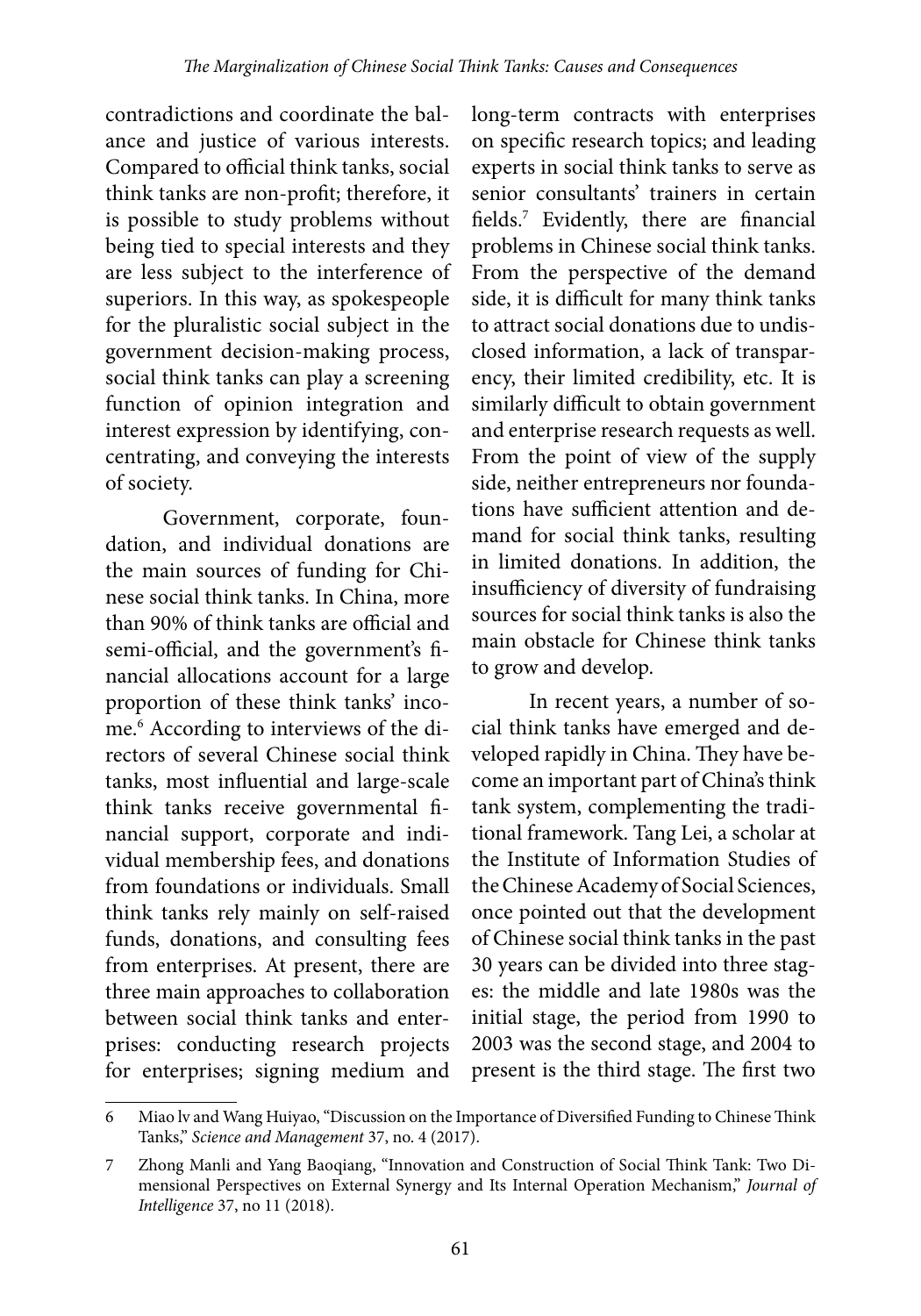periods are considered to be a period of development. Since 2004, private think tanks have experienced a period of adjustment, but the numbers have still maintained rapid growth. In addition, Tang Lei suggests that after the 18th National Congress of the Communist Party of China, the number of private think tanks has been fast-growing. In fact, in January 2015, the General Office of the Central Committee of the Communist Party of China and the General Office of the State Council issued the *Opinions on Strengthening the Construction of a New Type of Think Tank with Chinese Characteristics*, which indicates a new era for the construction of Chinese social think tanks.

Suffice it to say, with the overall evolution of Chinese think tanks, the climate of social think tanks in recent years has improved. On the whole, the launch of *Opinions on Strengthening the Construction of a New Type of Think Tanks with Chinese Characteristics* is a symbol. The activity of Chinese social think tanks has rapidly increased and their influence, both at home and overseas, has expanded. Libo Ren, director of the Grandview Institution, a private think tank founded around 2013, points out that "[t]here are about 200 private think tanks that have grown up with us at the same time,"8 demonstrating the widespread "think tank fever." A total of 37 social think tanks are included in the China Think Tank Index (CTTI) system, which is comprised of the Research

Center of China's think tanks at Guangming Daily and Nanjing University. But these are merely the most active ones. In the "Global Think Tanks Report 2017" compiled by the Think Tanks and Civil Societies Program at the University of Pennsylvania (TTCSP), five Chinese think tanks are listed as "the best social think tanks in the world of 2017."9 Obviously, the trend includes the development of social think tanks in China. On the one hand, after the initial period, China's social think tanks are no longer scattered or isolated, but have formed a certain scale, which is different from government and university think tanks. China's social think tanks, such as the Center for China & Globalization (CCG), have gradually become an independent force, influencing government decision-making.

#### *1.2 The Uniqueness of Social Think Tanks*

Although the power of Chinese social think tanks is rising, it is necessary to reconsider the substantial impact on the entire think tank structure due to the social environment, institutional arrangements, development history, etc.

First, social think tanks face more policy risks in China than other think tanks. The characteristics of independence and objectivity, as well as the government's ambiguous attitudes, place social think tanks in a risky position, since China's laws are stricter with respect to the management of non-gov-

<sup>8</sup> Yu Jin, *China Think Tanks Development Report (2012): The System Construction of the Think Tank Industry* (Beijing: Hongqi Publishing House, 2013), 20.

<sup>9</sup> "Global Think Tank Report 2007; Release of Seven Chinese Think Tanks on the World's Top 100 List," http://www.china.com.cn/opinion/think/2018-01/30/content\_50355884.htm, 2018.1.30.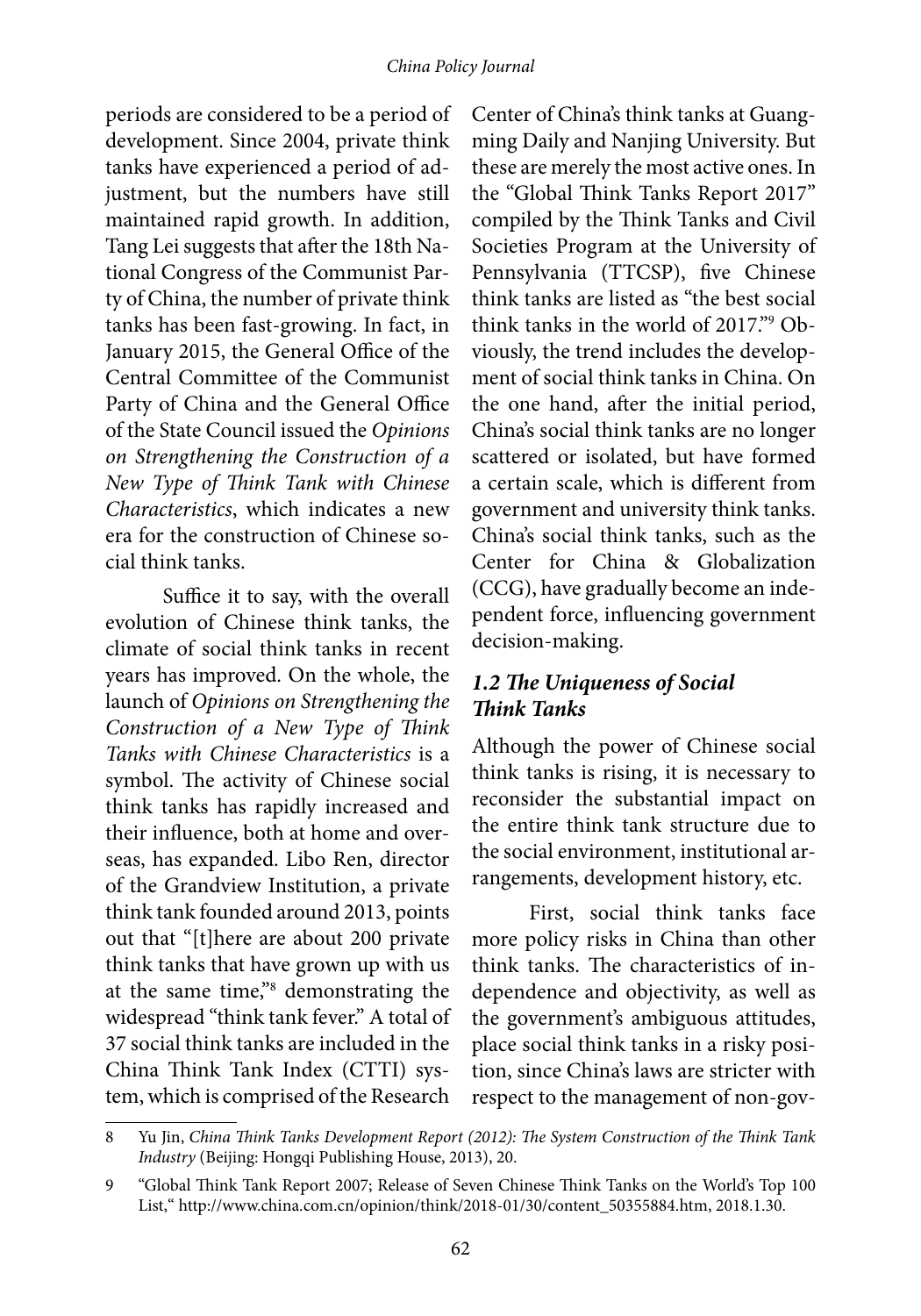ernmental organizations. In this regard, it is difficult for social think tanks to obtain registration approval, which is an important bottleneck for development.10 It was pointed out in *Opinions on Strengthening the Construction of a New Type of Think Tank with Chinese Characteristics* that the instruction of regulation on social think tanks is obviously different from that on other types of think tanks. In terms of private-run ones, guiding rather than promoting is emphasized, resulting in confusion about social think tanks' role in the construction of a new type of Chinese think tank system.<sup>11</sup>

In China's political system, stability is the priority, given the challenges of governing a country with a diverse culture and large population. And therefore, the government has long strictly controlled the decision-making process. Participants outside official decision-making circles are under suspicion and the space for expressing opinions is relatively restricted. Confronted with the emergence of social think tanks, the government is not prepared to recognize their significance or contribution to the country's future development. From the perspective of the government, there is often a sense of being squeezed or potentially being threatened by the forces from the bottom, among which social think tanks are now an important part. According to the interview of a think tank scholar, some discussion and constructive ar-

ticles cannot be made public, the government does not really consult social think tanks, and the media also seems to consciously avoid opinions of scholars from social think tanks. Without policy support or legal guarantees, social think tanks are struggling and progressing slowly in China.

Second, the scale effect and steady influence of social think tanks have not been formed. On the one hand, compared to the United States and other Western countries, the mechanism of seeking intelligence and recommendations from social think tanks has not been established. On the other hand, the quantity and quality of advisory services provided by Chinese social think tanks have not yet met the intellectual needs of the government. Li Yang, the former Vice President of the Chinese Academy of Social Sciences, categorized China's think tanks into several circles according to their ability to influence decision-making. The core is the Communist Party of China (the Party) and government research departments, which lie between the academic and government sectors, enjoying the convenience of direct application. The second circle consists of official institutes, such as the Academy of Social Sciences, the Chinese Academy of Sciences, and the Academy of Engineering system, whose research topics are more strategic. The third circle is made of university think tanks, which are more academic, while the external

<sup>10</sup> "Building Social Think Tanks: Where Difficult and How to Solve," http:/jspopss.jschina.com.cn/ shekedongtai/ 01609/t20160922\_3018598.shtml, 2016.9.21

<sup>11</sup> Tang Lei, "The Preliminary Investigation of Chinese Folk Think Tanks in the Past 30 Years," *Social Science Evaluation of China* 4 (2016).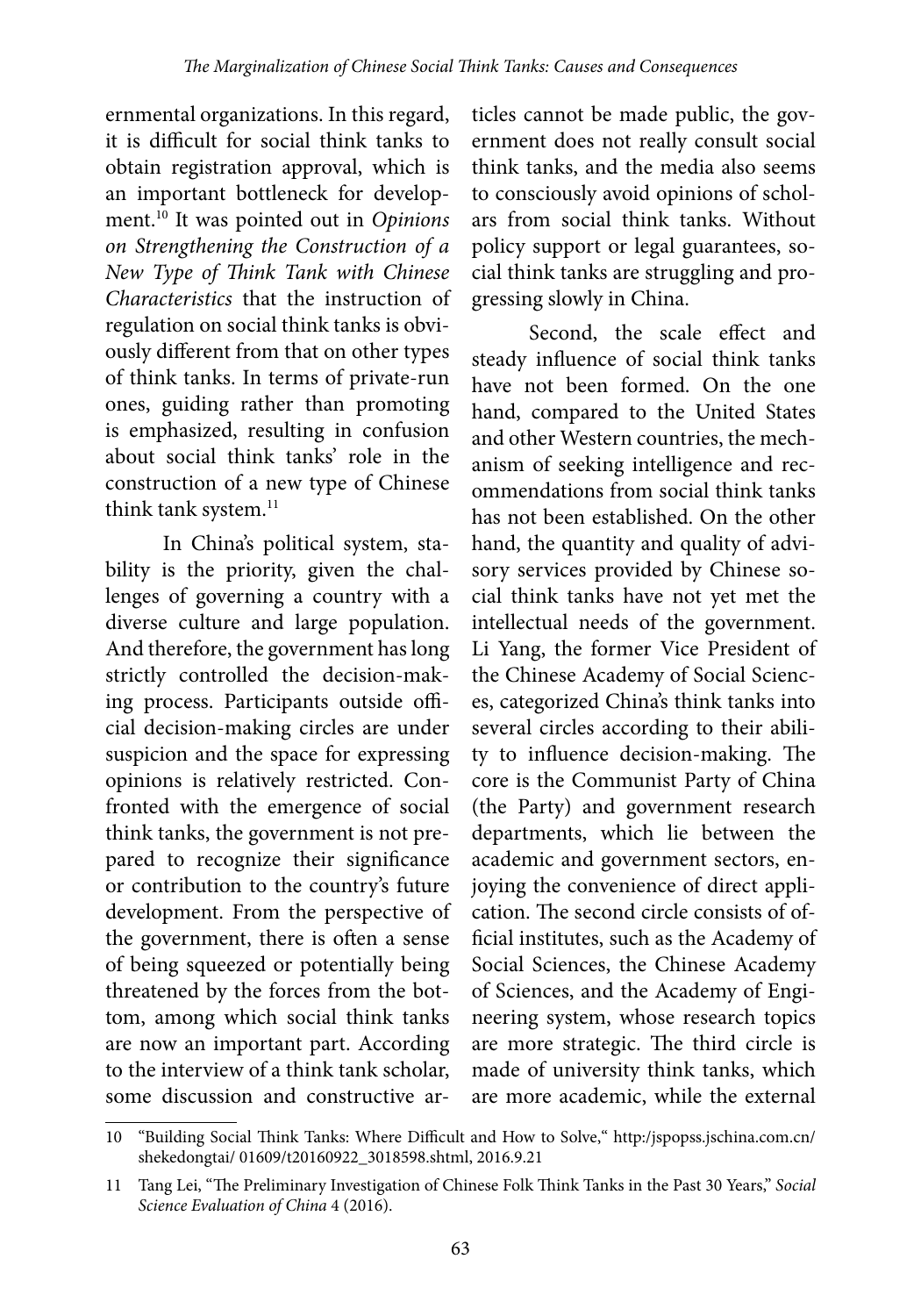circle is comprised by all types of social think tanks.<sup>12</sup>

Third, social think tanks have limited influence in China due to their short history, marginalized position, low rate of result conversion, and cultural and societal traditions. Some scholars point out that, compared to official think tanks, there are common problems, such as weak influence and recognition, a lack of independence, poor management, unstable source of funds, and weak innovation ability.13 Because of the long disadvantaged status of social think tanks in the system , both access to information and influence on decision-making are limited. China's society is highly hierarchical, resulting in people being used to following rather than criticizing. Moreover, in people's subconscious, non-governmental organizations (NGOs) always act against the government and are perceived as troublemakers. Such organizations will only reduce the government's prestige and influence, endangering social stability. The preference for obedience and the misunderstanding of non-official organizations are the reasons that people are cautious about social think tanks and even attempt to limit their development.

## **2. The Marginalization of Social Think Tanks in China**

Firstly, we have to define what marginalization is. Marginalization is<br>a relatively abstract term, which ginalization is. Marginalization is a relatively abstract term, which

refers to its non-central and non-mainstream nature that is excluded by mainstream cognition. In describing Chinese think tanks, marginalization refers to their low status in the overall situation with small influence, which mainly reflects their small size and number and limited influence and communication.

#### *2.1 Small Number and Size*

The marginalization of social think tanks in China is firstly reflected in their number and size. This disadvantage is relative to other types of think tanks, such as government-led and university-based ones. The Chinese Think Tank Index System divides Chinese think tanks into nine categories according to their ownership: those run by the Party and governmental departments, those run by the Chinese Academy of Social Sciences, those run by the School of Administration of the Party Schools, those run by colleges and universities, those run by the military, those run by scientific research institutes, those run by enterprises, those run by social organizations, and those run by the media. The system contains a total of 602 think tanks, 341 of which are supported by universities, 66 of which are owned by the Party and governmental departments, 49 of which belong to the Academy of Social Sciences, 43 of which are run by the School of Administration of the Party Schools, and 37 of which are social think tanks.<sup>14</sup> Although the data may not reflect the full picture, it

<sup>12</sup> Wu Shan, "Chinese Think Tank Plans to Land, The First Batch of about 10 or So" national high-end think tank "will be licensed." http://www.caijingmobile.com/detail/198516.html, 2015.7.7.

<sup>13</sup> Xu Pan, "Research on the Evaluation," "p. 9.

<sup>14</sup> "Think Tank Indexing System," https://ctti.nju.edu.cn/CTTI/organization/toSearch.do, 2018.4.24.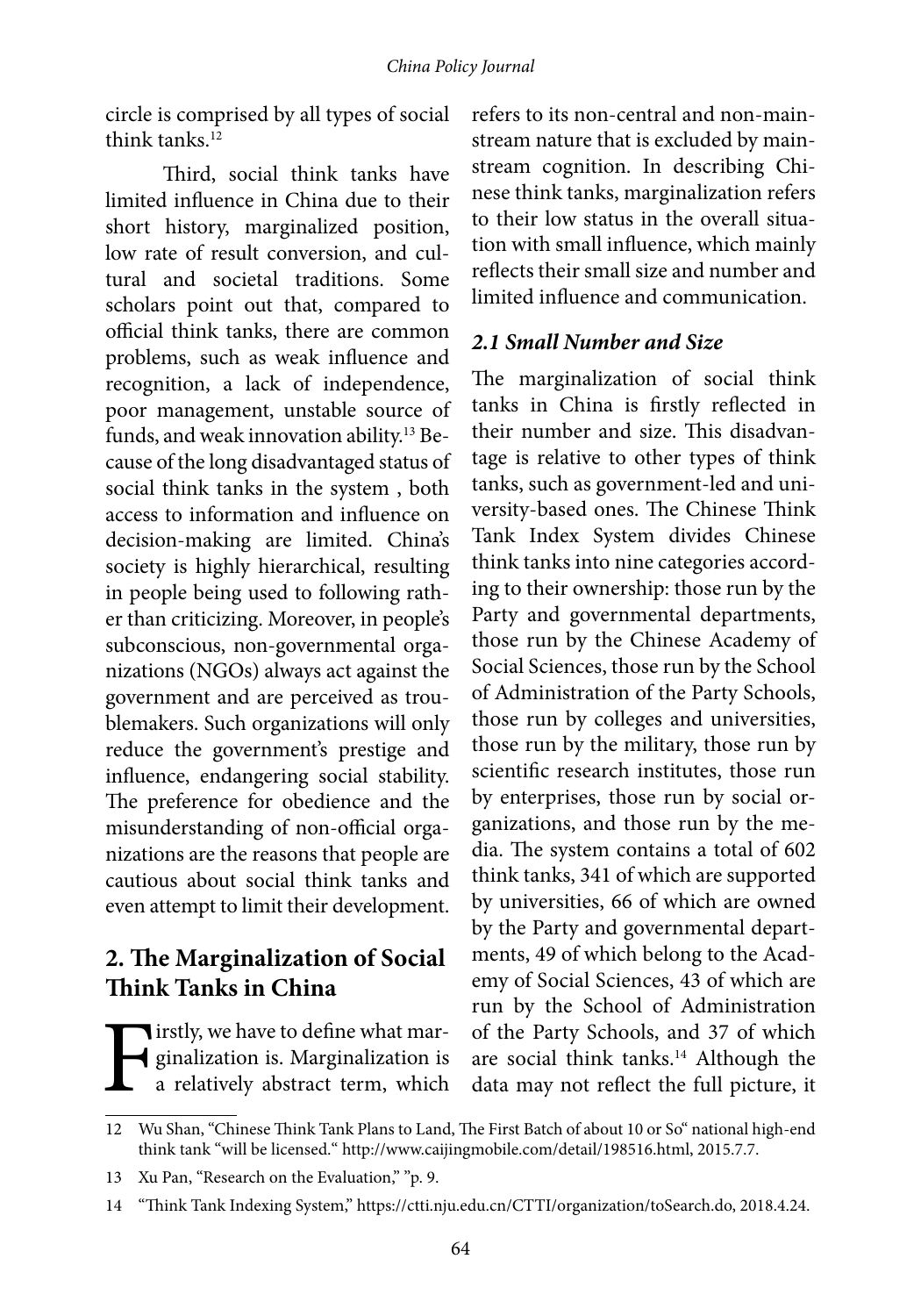reveals the disadvantaged condition of social think tanks in the system. First, the number of social think tanks is far below the possible number, given China's huge population and decision-making demand. The proportion of social think tanks in China is significantly less than in the United States and other Western countries. According to the *Report on Global Think Tanks 2017*, the United States, as the world's largest think tank country, has 1872 think tanks, most of which are privately run, while China has only 512, among which are mostly university-based or government run.15 Second, the number of social think tanks is far behind that of university and government think tanks, resulting in a relatively low proportion. According to the Index System data, social think tanks account for only about 10% of the total, university think tanks account for around 56%, and government think tanks account for 32% or so. The inferiority of social think tanks is apparent.

In addition, the organizational scale of social think tanks in China is also different from that of government and university think tanks. First, they are smaller. Most traditional university think tanks rely on experienced academics to form a team, while social think tanks are built from scratch, which accounts for their smaller size. Second, the organizational structure is simpler. Compared to government and university think tanks, social think tanks are independent from sponsors with a redundant arrangement, so the

structure is relatively simple. Third, they receive less funding. Government and university think tanks usually have independent, stable, and sufficient sources of funding, while social think tanks in China rely on donations from and support of social resources, which are not as numerous or stable as government or university think tanks. Due to the differences in resources and operation, social think tanks in China are smaller than government and university ones. According to the interview of a think tank scholar, social think tanks in China are still in the early stage of development. The scale and number are small, and the professional level is not high enough, resulting in the misunderstanding that social think tanks have weak research capability and are unable to retain talented personnel.

### *2.2 Limited Influence*

However, it is arbitrary to judge the marginalization of social think tanks in China by number and size, because even a limited number of think tanks can have an unintended policy impact. To prove their marginalized position, their impact on policy is another piece of evidence. The fundamental goal of social think tanks is to provide the government with a reference for decision-making. Social think tanks are meaningless if they cannot convey information. At present, the role of social think tanks in the formation of policy is relatively limited.

First, the overall influence of social think tanks on informing policy is

<sup>15</sup> James G. McGann, 2017 Global Go To Think Tank Index Report, https://repository.upenn.edu/cgi/ viewcontent.cgi? Article=1012&context=think\_tanks, 2018.1.31.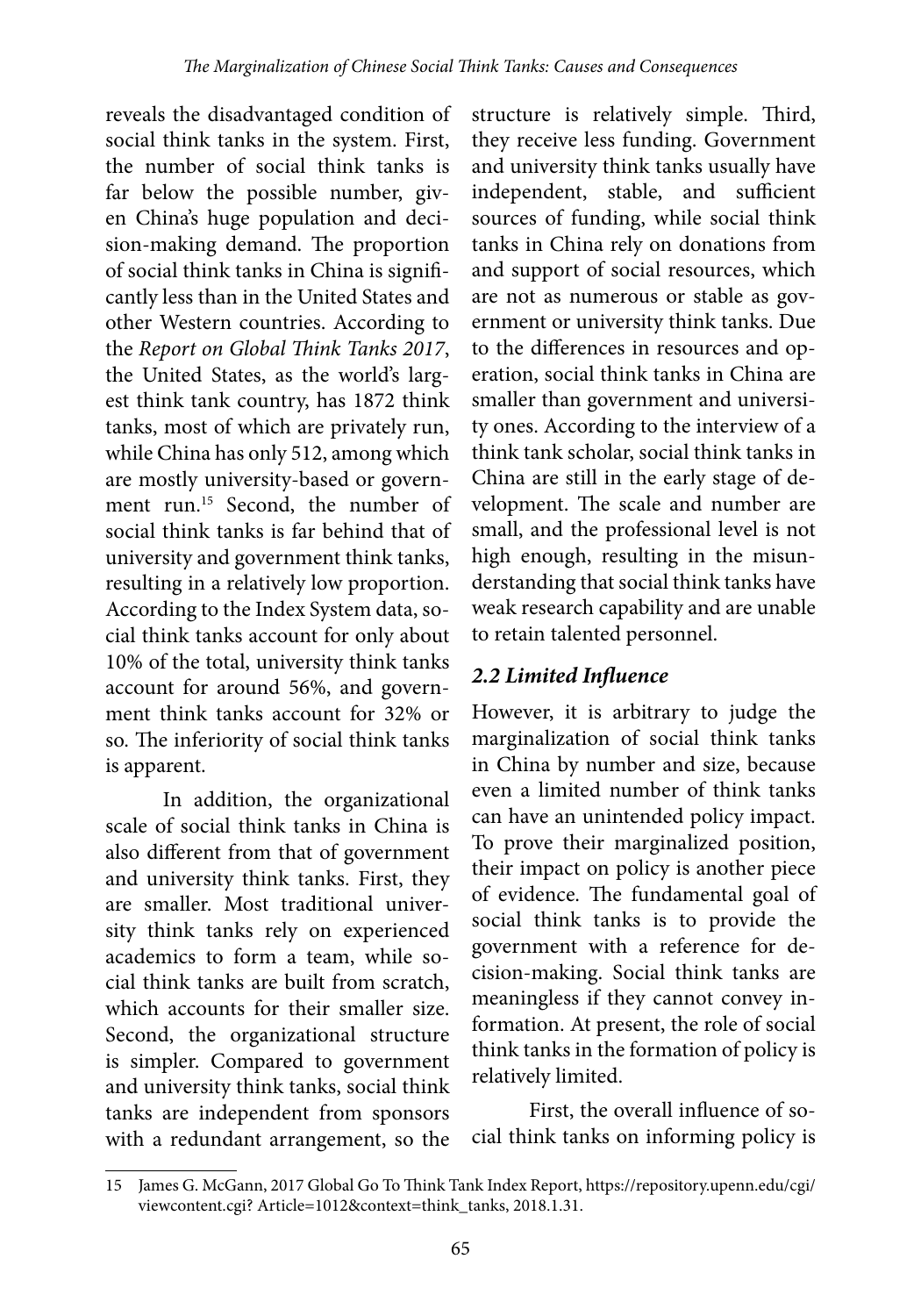weak. As a powerful social think tank in China, CCG submitted more than 60 reports to the government in 2015, more than 10 of which were adopted.<sup>16</sup> After 2017, based on its annual report, CCG had conducted 60 projects (including many government-commissioned projects) and submitted 223 policy recommendation papers. Many of them have been read by leaders of the Party and government.<sup>17</sup> According to the report, in the first year of its establishment, the Chongyang Institute for Financial Studies of Renmin University of China submitted "14 reports to various departments of the CPC Central Committee."18 In addition, PanGoal, a private-run think tank, finished a report on "key strategies in 37 countries."19 To be sure, social think tanks have played a role in "making suggestions" and their influence is on the rise.

But these are only one side of the Chinese social think tank. Overall, the influence of social think tanks is far behind that of government and university think tanks. The *Impact Evaluation and Ranking of China's Think Tanks in 2017* report, released by the Research Center of Think Tanks of the Shanghai Academy of Social Sciences in January 2018, takes the impact on decision-making as one of the core criteria for evaluation.

The evaluation criteria include leadership instruction, advice adoption, rule drafting, and consultation activities, which are based on a questionnaire, objective data evaluation and user evaluation, expert evaluation, field research, and so on. The report assesses the development of various think tanks in China,<sup>20</sup> pointing out that "from the perspective of comprehensive influence, the think tanks based on the Party, government, military, institutes, and other sectors of ministries are most influential, ranking relatively high." The result is presented in Table 1.

From Table 1, we can see that the influence of the social think tanks is weaker than that of others. When it comes to "the impact on decision-making," the disadvantages of social think tanks are even more obvious (Table 2).

It can be seen that none of the top 20 think tanks is a social think tank and that the majority are government think tanks, directly reflecting how little influence social think tanks have in terms of policy. As a think tank scholar indicated in the interview, most researchers in social think tanks have difficulty attracting attention from the media, society, or government. The marginalized situation is a result of the historical background and social atmosphere.

<sup>16</sup> "Entering a Think tank for China and Globalization," *CCG*, http://world.people.com.cn/ n1/2016/0205/c14549-28114530-2.html, 2016.2.5.

<sup>17</sup> "These 10 CCG Studies Help You Decipher What Happened in 2017," http://wemedia.ifeng. com/43243030/wemedia.shtml, 2017.12.31.

<sup>18</sup> Cheng Li, "The Power of Ideas," *World Scientific* 40 (May 2017); "An Introduction to the Pangu Think Tank," *Pangu Think Tank,* 29.

<sup>19</sup> "Introduction, Handbook of Pangu Think Tank", *Pangu Think Tank,* 29.

<sup>20</sup> "2017 China Think Tanks Report Impact Assessment and Ranking"," http:/www.pjzgzk.org.cn/ upload/file/20180206/20180206100240\_629.pdf, 2018.1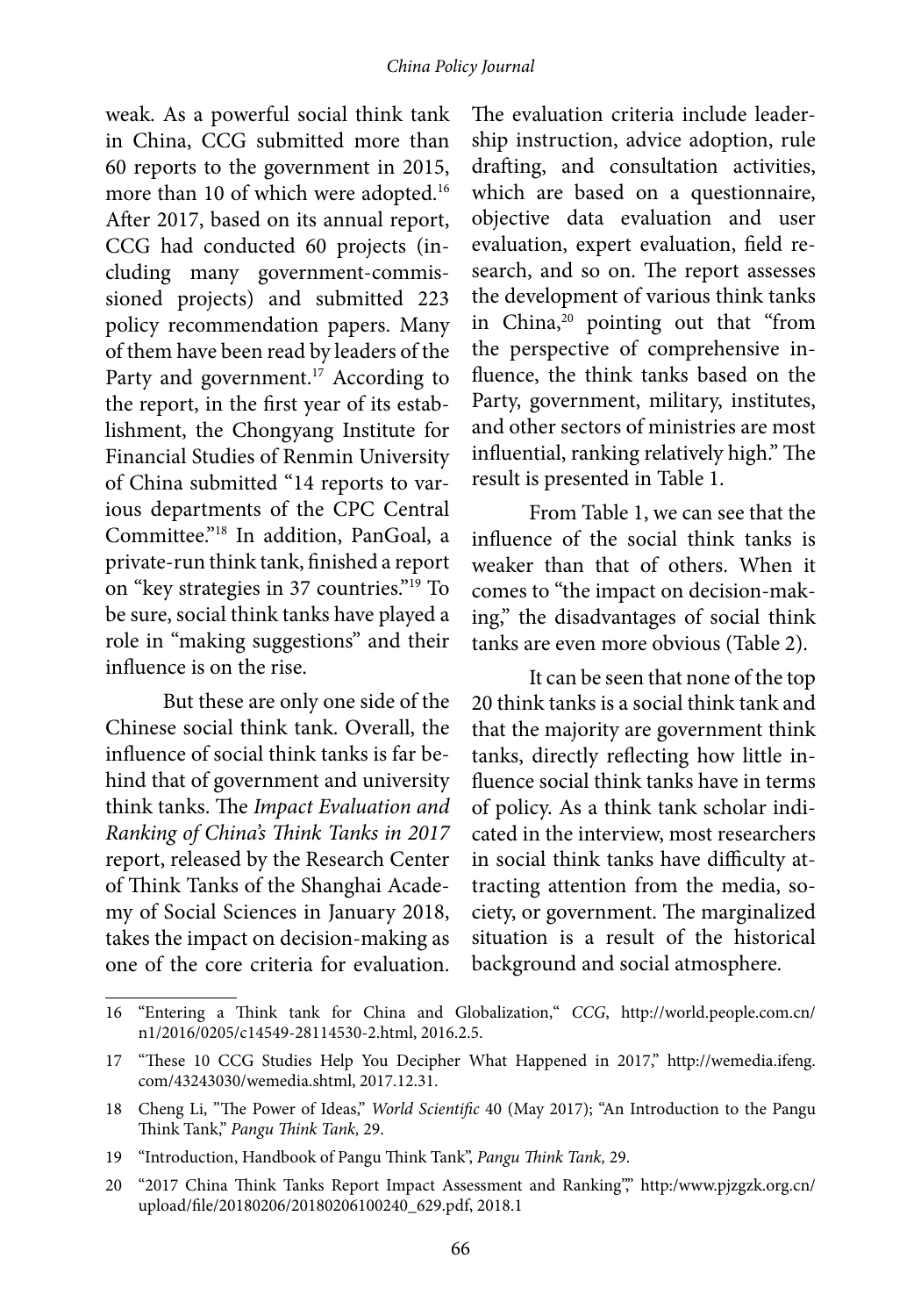| Category                                        | Quantity |      | Rank |      |
|-------------------------------------------------|----------|------|------|------|
|                                                 | 2017     | 2016 | 2017 | 2016 |
| National Academy of Party and government organs | 16       | 10   | 29.1 | 8.6  |
| Ministry think tank                             | 30       | 26   | 48.9 | 40.7 |
| Local party and government think tank           | 7        | 9    | 68.3 | 72.4 |
| Local Academy of Social Sciences                | 7        | 14   | 83.4 | 78.4 |
| University think tank                           | 19       | 21   | 50.3 | 48.9 |
| Social think tank                               | 23       | 20   | 52.4 | 56.7 |

**Table 1.** Source: Shanghai Academy of Social Sciences, *2017 China Think Tank Report.*

\*Local party and government think tanks include local party schools (schools of administration) and local government research think tanks

**Table 2.** Source: Shanghai Academy of Social Sciences, *2017 China Think Tank Report.*

| Rank in<br>2017 | Name                                                                                  | Rank in<br>2016 |
|-----------------|---------------------------------------------------------------------------------------|-----------------|
| $\mathbf{1}$    | Chinese Academy of Social Sciences                                                    | 2               |
| $\overline{c}$  | Development Research Centre of the State Council                                      | $\mathbf{1}$    |
| 3               | Chinese Academy of Sciences                                                           | 4               |
| $\overline{4}$  | School of the Central Committee of the Communist Party of China                       | 3               |
| 5               | China Institute of Macro-Economics                                                    | 5               |
| 6               | China Institutes of Contemporary International Relations                              | 12              |
| 7               | Chinese Academy of Engineering                                                        | 7               |
| 8               | Chinese Academy of Military Sciences                                                  | 11              |
| 9               | Chinese Center for International Economic Exchange                                    | 16              |
| 10              | National Global Strategic think Tank of the Chinese Academy of Social<br>Sciences     |                 |
| 11              | Chinese (Shenzhen) Comprehensive Development Research Institute                       | 15              |
| 12              | National Defense University                                                           | 8               |
| 13              | Chinese Academy of International Studies                                              |                 |
| 14              | Shanghai Institute of International Studies                                           | 13              |
| 15              | National School of Development, Peking University                                     | 19              |
| 16              | National Information Center                                                           | 6               |
| 17              | Chinese Academy of Governance                                                         | 20              |
| 18              | Chinese Academy of Financial Sciences                                                 |                 |
| 19              | National Institute of Development and Strategy, Renmin University of<br>China         |                 |
| 20              | National Laboratory of Finance and Development, Chinese Academy of<br>Social Sciences |                 |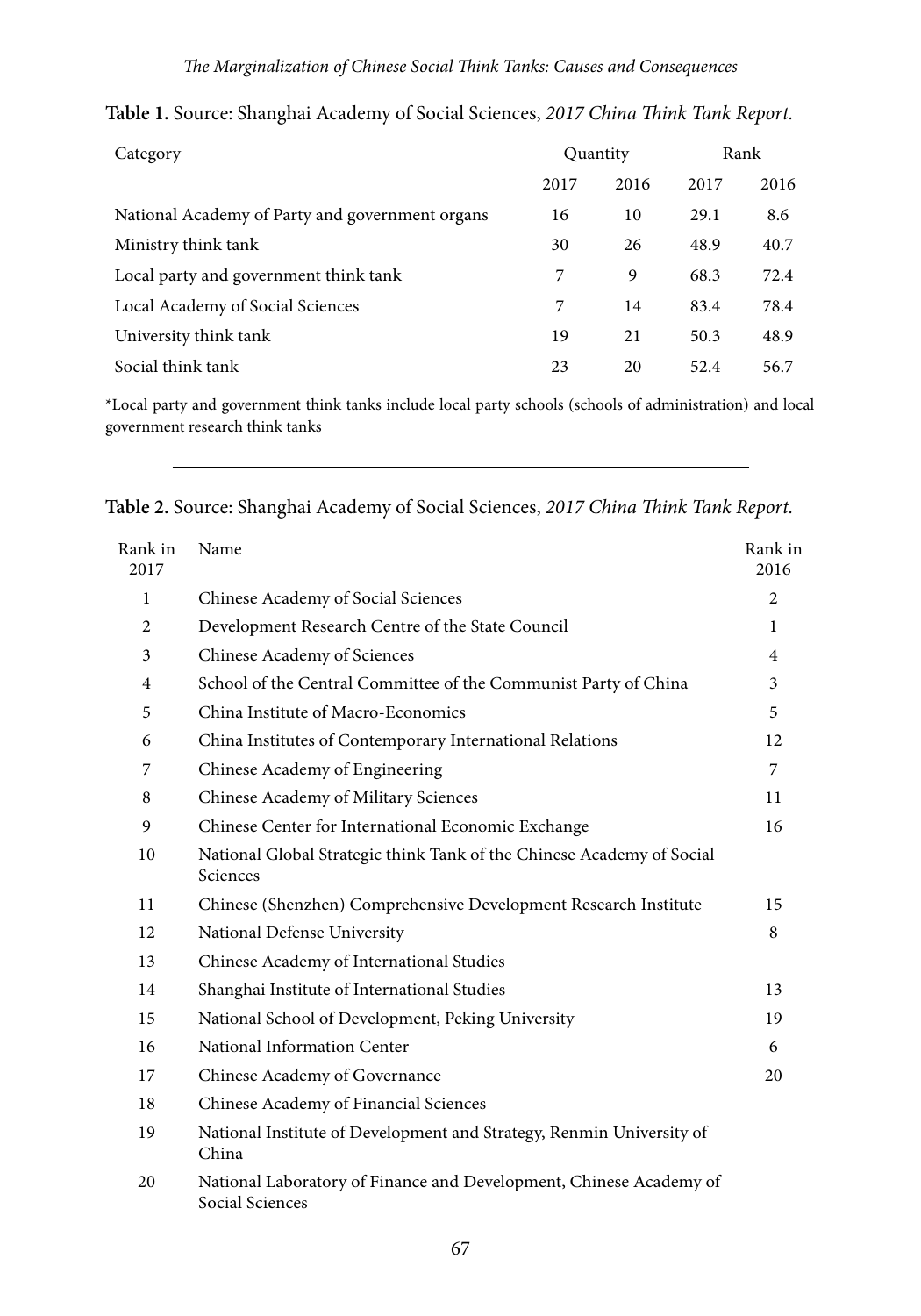Second, social think tanks' impact on policy merely concentrates in few domains. On the one hand, as mentioned above, this is because among social think tanks, there are great differences in development and access to resources, research areas, and strong points. Some think tanks are capable of exerting a certain degree of policy influence. For example, CCG has a certain position in the field of international talent research, such as international migration and overseas returnees. Thus, it has great impact on the policies of these fields. In 2016, the central government adopted CCG's recommendation and formally joined the International Organization for Migration in June 2016. Moreover, on March 13, 2018, the State Council's organizational reform plan was submitted to the first session of the 13th National people's Congress for deliberation. Article 7 of the plan suggests establishing a State Migration Administration, which has been called for by CCG.<sup>21</sup> One Belt One Road 100, a forum aims at establishing an online network for promoting Belt and Road Initiative proposed by Chinese government, focused on academic research, theoretical support, and discourse system construction. It provides the government with seven related papers, including "The English Translation of Belt and Road Should Be Clarified As Soon As Possible," "Scholars Believe That There Is A Misunderstanding Of Public Opinion In Belt and Road," "To

Promote Belt and Road Through Hong Kong's Advantage As An International Window," etc.<sup>22</sup> The Intellisia Institute, a social think tank established in 2015, exerts policy influence on the field of major international issues. In 2016, it undertook research related to China's foreign affairs, the "Belt and Road Initiative," regional cooperation, and other issues, and received recognition and feedback from provincial and central leaders. It is natural that different social think tanks focus on different areas, which also allows them to focus their resources and supplement government and university think tank research. The pursuit of "big and comprehensive" policy is not conducive to the development of social think tanks, because it directly places them in a collision course with government and university think tanks.

On the other hand, different public policy issues need different decision-making reference models. In terms of public, pluralistic, and non-sensitive issues, such as economic, social, international, science and technology, cultural, etc., social think tanks have more space to make suggestions and are asked to participate more frequently. Constrained by the decision-making system, political environment, information flow, and other factors, social think tanks are not as active as government think tanks in politics and law, security, party building, etc. For example, the issue of international migration mentioned above is in fact a community

<sup>21</sup> "State Council proposes establishing National Immigration Administration Bureau, CCG decade policy promotion achievement landing" http:/www.ccg.org.cn/Research/view.aspx?Id=8610, 2018.3.14

<sup>22</sup> https:/ctti.nju.edu.cn/CTTI/organization/searchDetail.do-retrieval?SolrId=1-504, 2018.4.24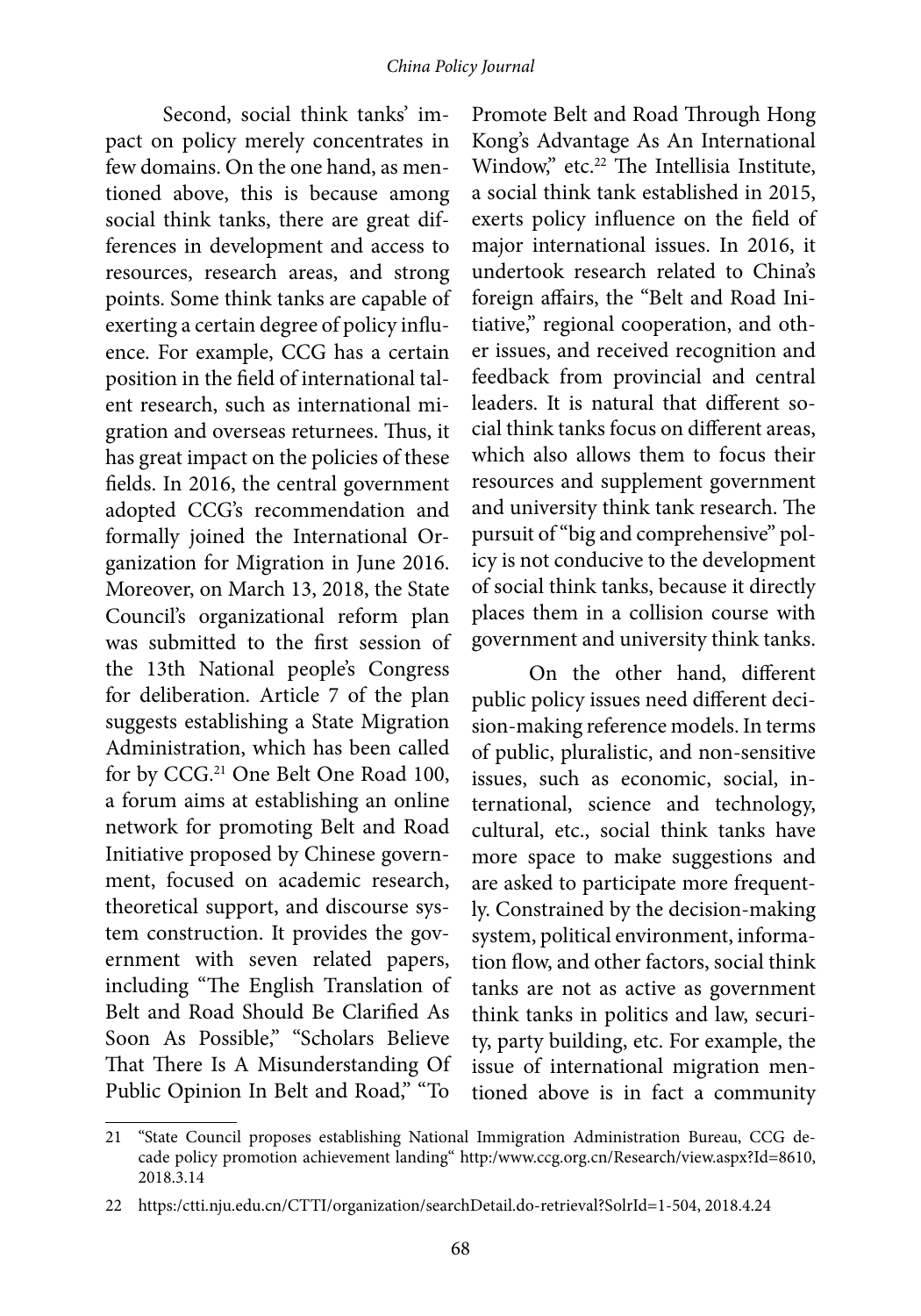management issue in nature and faces a wide range of management objects with special characteristics. However, it is difficult for the government to grasp the trends of the international migration issue in a holistic and comprehensive way, which requires a "soft" organization, such as a social think tanks, to play the role of "connecting the official and social sectors" to find differences of opinion and focus on policies on international migration. Moreover, international affairs are also areas that social think tanks would naturally tend to explore. The independence of social think tanks facilitates their research on international issues. They have channels different from traditional ones for attaining information from foreign countries and can enhance foreign cooperation in the form of public diplomacy. They have favorable conditions for research on international issues and policies.

Third, the policy influence of social think tanks depends on special resources. There are several reasons why social think tanks lack policy influence. First, social think tanks lack formal channels to send reports to local or central governments. By contrast, government think tanks can undertake research and submit policy reports within their respective organizations, although their effectiveness is limited by other factors, such as their ability to reach out to government leaders. Second, social think tanks lack access to internal information, which means

that the quality of policy research produced by social think tanks is likely to lag behind government think tanks. Third, the inertia of government decision-making departments leads them to rely on the government or university think tanks as they used to, ignoring the effectiveness of social think tanks. Thus, social think tanks need to accumulate "special resources" to gain greater policy impact. The special resources here mainly include human resources, network resources, and social resources. First of all, having excellent human resources is the primary factor for having policy influence. The direct way to shape policy is to employ researchers with high academic qualifications and public intellectuals to produce policy reports with high quality. For example, the Chongyang Institute for Financial Studies of Renmin University of China employs a total of 22 researchers, who are outstanding scholars both at home and abroad.23 The Pan Goal Think Tank also forms a committee comprised of 175 academics.<sup>24</sup>

Once mature research teams are built, the social network is the next priority. The revolving door mechanism is significant. One the one hand, social think tanks try to attract people with political backgrounds to their teams. On the other hand, social think tanks also use network resources to actively approach or even enter the government decision-making sectors, opening channels for social think tanks. For example,

<sup>23</sup> "Research team of National people's Congress in Chongyang," http://www.rdcy.org/more\_ cy.php?Cid=717, 2017.4.24.

<sup>24</sup> "List of Members of Pangu Academic Committee," http://www.pangoal.cn/tuandui.php?Pid=1, 2018.4.24.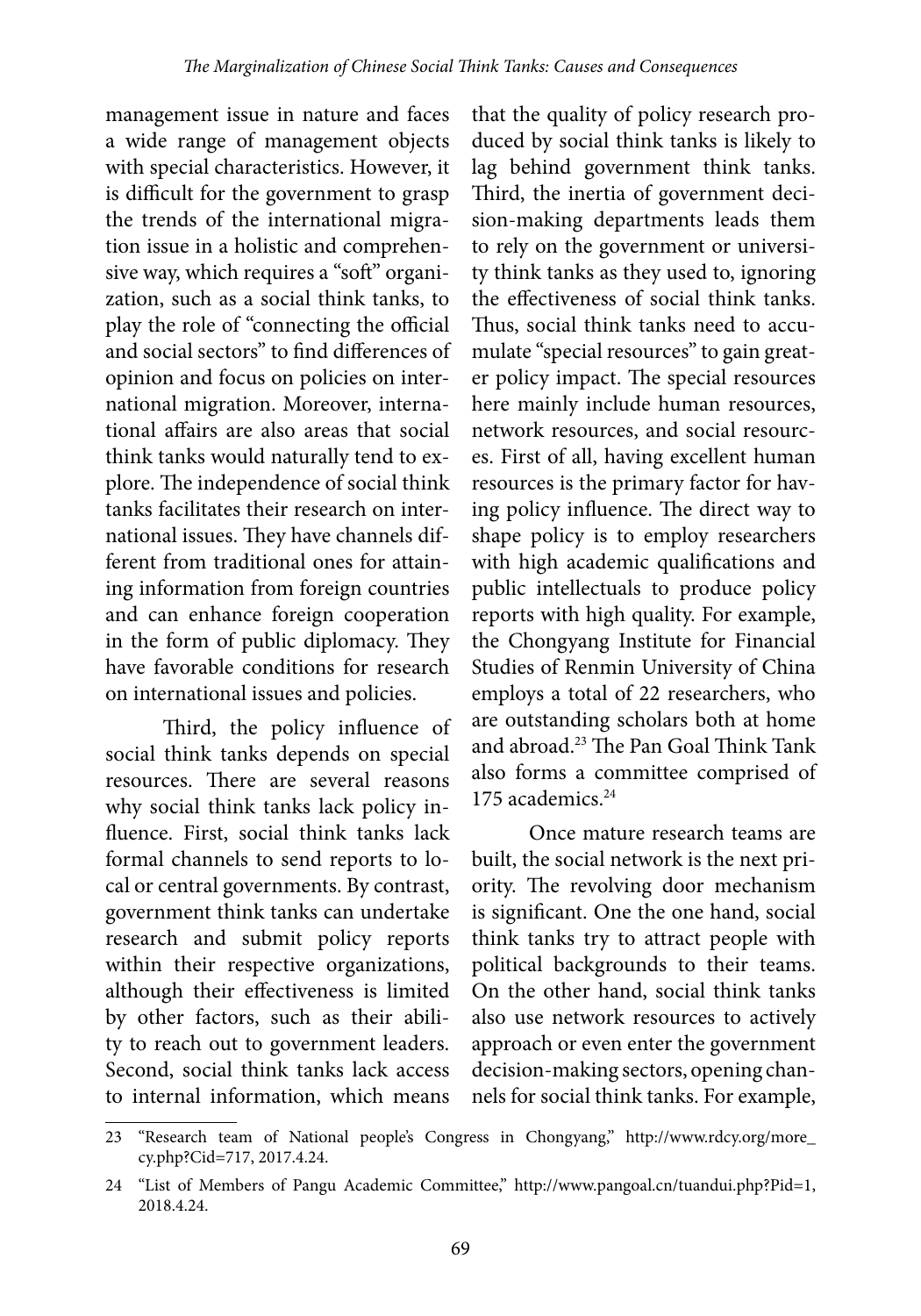the Charhar Institute is a typical think tank, whose founder and chairman Han Fangming served as vice chairman of the National Committee for Foreign Affairs. Zhao Qizheng, former director of the Information Office of the State Council and director of the Foreign Affairs Committee, is the editor-in-chief of the *Public Diplomacy Quarterly*, a publication sponsored by the Charhar Institute.25 CCG is another instance. It hired a number of former government officials and executives of state-owned enterprises, such as the former Vice Minister of Foreign Affairs, He Yafei, as chairman and vice chairman as well as 37 vice-chairmen, 80 executive directors, and 38 directors, all of whom are elites in internal affairs, business, and academic circles. It has reserved sufficient network resources to enhance its policy influence and has also narrowed the distance between it and local and central departments. Therefore, limited by the distribution of special resources, there is a gap of policy influence among Chinese social think tanks. Moreover, the long-term maintenance of resources also expands the gap.

#### *3.3 Limited Communication*

In fact, the main functions of think tanks are to put forward new ideas for society and to guide public opinion and social trends.26 China's social think tanks have made a lot of efforts in this regard. For example, CCG held 156 large-scale forums and conferences in 2017, attracting Chinese and foreign media, such as CCTV news, making headlines and publicizing the research of CCG many times, which created a more impressive image within the public.<sup>27</sup> The Charhar Institute set up the International Council on Communication in 2016 as a permanent body, gathering members from the media industry and senior scholars at home and abroad.28

However, the communication effect of social think tanks has not impressed the public, nor did it have a differentiated impact on the traditional and dominant influence of government and university think tanks. The public's understanding of social think tanks is still in its infancy. Overall, the definition and concept of the social think tank is not clear: the understanding of its function and positioning is not accurate and the acceptance of its research results is low. Therefore, compared to traditional think tanks, social think tanks are still in a marginalized state in terms of the voice and effect of publication.

First of all, due to their size, the influence of social think tanks is significantly weaker than media and university think tanks. Previous analyses have suggested that China's social think tanks differ from other traditional think tanks in size, so it is understandable

<sup>25</sup> Luo Sichang, "The Chahar Society, The Chinese Think Tank that We Have to Pay Attention to", http://finance.people.com.cn/n1/2017/0210/c387260-29073133.html, 2017.2.10.

<sup>26</sup> Zhong Manli and Yang Baoqiang, "An Analysis of the Dissemination Ability and Impact Mechanism of Social Think Tanks," *Intelligence Journal* 8 (2017).

<sup>27</sup> "These 10 CCG Studies Help You Decipher What Happened in 2017."

<sup>28</sup> Luo Sichang, "The Chahar Society."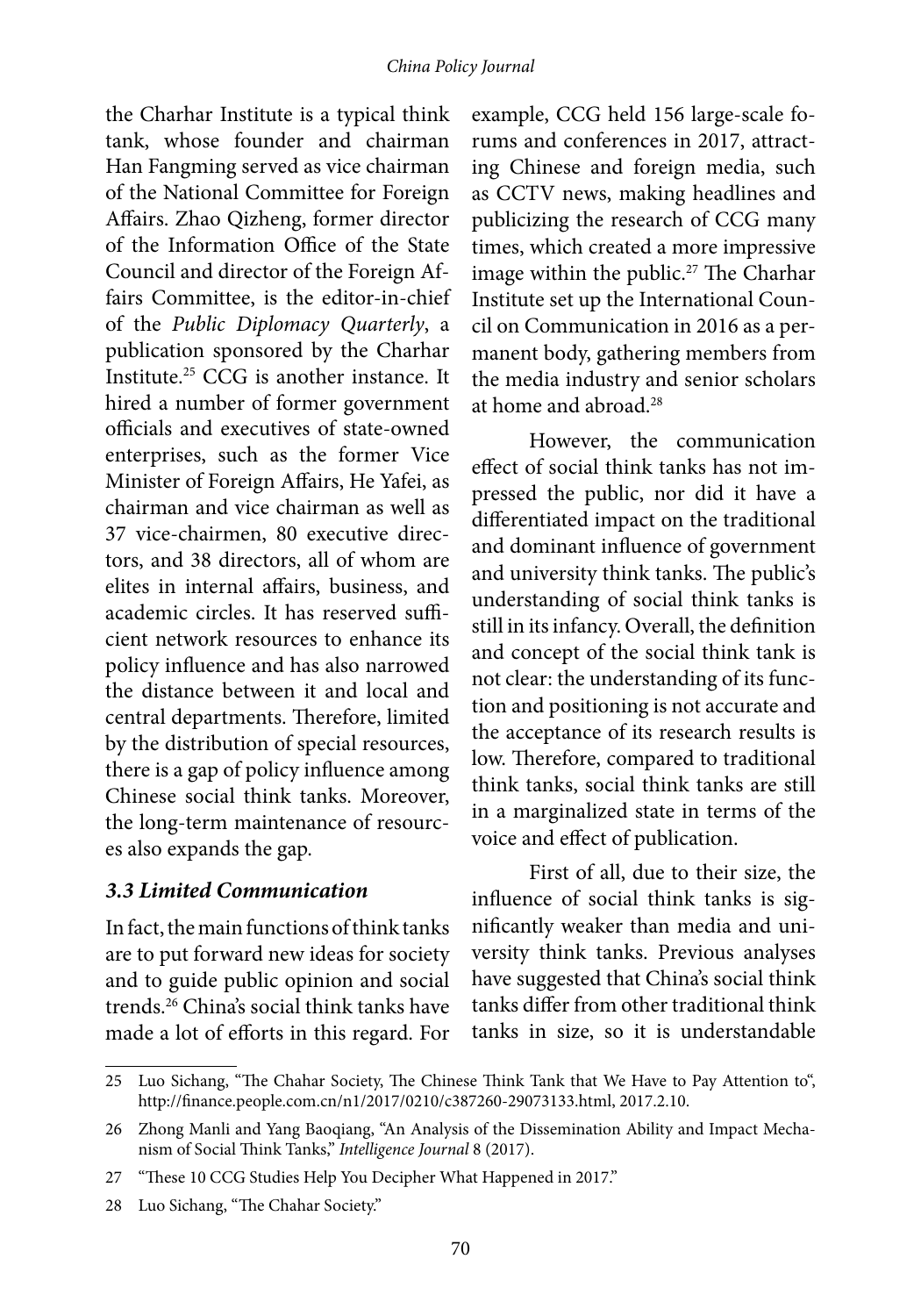that there is a gap in the effect of publication. *2017 China Think Tank Report*, released by the Research Center of the Shanghai Academy of Social Sciences in January 2018, also ranked the social influence of Chinese think tanks:

**Table 3.** Source: Shanghai Academy of Social Sciences, *2017 China Think Tank Report.*

| Rank in<br>2017 | Name                                                                          | Rank in<br>2016 |
|-----------------|-------------------------------------------------------------------------------|-----------------|
| $\mathbf{1}$    | Chinese Academy of Social Sciences                                            | 1               |
| 2               | Chinese Academy of Sciences                                                   | 4               |
| 3               | Development Research Centre of the State Council                              | 2               |
| $\overline{4}$  | School of the Central Committee of the Communist Party of China               | 3               |
| 5               | Chinese Academy of Engineering                                                | 7               |
| 6               | China Institute of Macro-Economics                                            | 5               |
| 7               | Chinese Academy of Governance                                                 | 9               |
| 8               | Institute of National conditions, Tsinghua University                         | 13              |
| 9               | National Institute of Development and Strategy, Renmin University of<br>China | 6               |
| 10              | Chongyang Institute of Finance, Renmin University of China                    | 12              |
| 11              | National Defense University                                                   | 17              |
| 12              | Xinhua News Agency Center for World Studies                                   |                 |
| 13              | Chinese Academy of International Studies                                      | 11              |
| 14              | Chinese Center for International Economic Exchange                            | 10              |
| 15              | Chinese Academy of military Sciences                                          | 19              |
| 16              | China and Globalization think Tank                                            |                 |
| 17              | China Institute, Fudan University                                             |                 |
| 18              | China (Hainan) Reform and Development Research Institute                      |                 |
| 19              | Chinese (Shenzhen) Comprehensive Development Research Institute               |                 |

20 Shanghai Institute of International Studies

As can be seen in Table 3 above, the social influence of traditional think tanks, such as the Chinese Academy of Social Sciences, the Chinese Academy of Sciences, and the Development Research Center of the State Council, is dominant and stable. As with reports from previous years, government and university think tanks are shown to occupy the top 20; the situation is ba-

sically unchanged, reflecting their obvious traditional advantage. The disadvantage of the influence of social think tanks results from several reasons. First, social think tanks are the rising stars of Chinese think tanks. The shaping of the right to speak is a cyclical process. As mentioned earlier, it was only after the launch of the report of the 18<sup>th</sup> National Congress of the Communist Party of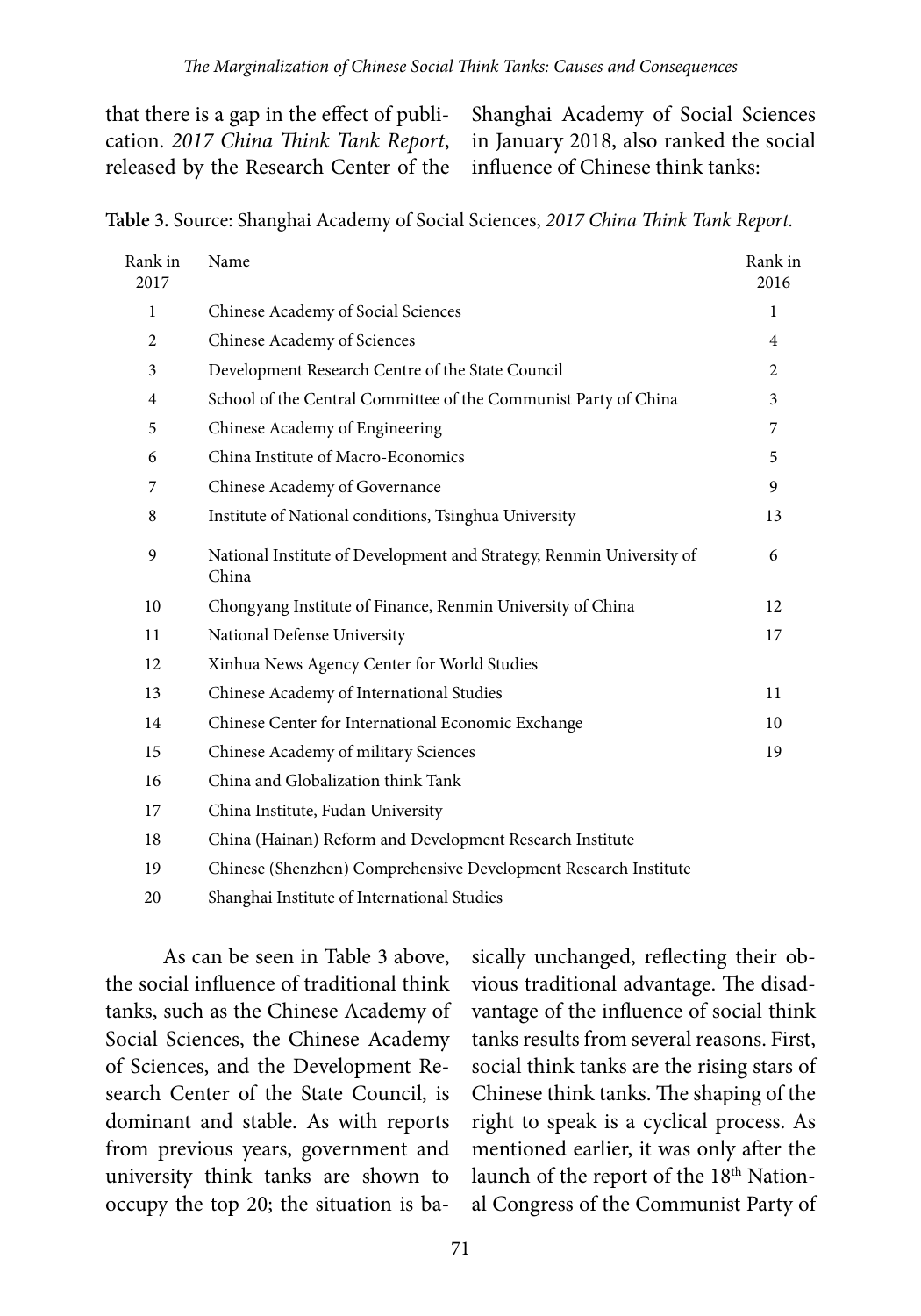China in 2013 that the number of private think tanks exploded; thus, social think tanks are still a new thing in Chinese society, and their social influence is still understandably weak. Moreover, China's unique social environment and historical background mean that Chinese people have long recognized official think tanks and universities. To shape the social influence of social think tanks, the public's image of think tanks needs to be re-established, and the cost of that will be high. Secondly, social think tanks have far fewer media resources than government and university think tanks do. China's dominant government and university think tanks often have strong and long-term partnerships with the mainstream state media and social media, both at home and abroad, and they are willing to proactively seek traditional exchanges of resources to help them expand their social influence. In contrast, the media resources of social think tanks are relatively limited. In addition, the mainstream media also have think tanks, such as the Outlook Think Tank of Xinhua News Agency, the People's Think Tank, and the Guangming Daily Think Tank, which have already accumulated abundant communication experience and social influence. Generally speaking, the lack of media resources and communication experience of social think tanks dampens their impact on the public, the opinions of which also affect the decision-making system to a certain extent. Therefore, social think tanks have to pay attention to shaping public opinion, because the marginalized impact on policy and weak influence on public opinions are mutually constructed.

# **3. Causes of The Marginalization of Social Think Tanks**

### *3.1 The theoretical framework of analyzing the origin of marginalization*

To explain the marginalization of China's social think tanks, it is necessary to familiarize oneself with the factors that determine social think tanks' impact on the policy-making process. Citing the work of Johan Gultung, Xufeng Zhu, professor at Tsinghua University and expert at China's think tank studies, noted that the framework of policy-making system is generally comprised of three parts: the nucleus, the center, and the periphery, ranging from the most influential to the least. Think tank experts are positioned within the nucleus. However, in the context of one-party rule, only semi-official think tanks and civilian think tanks, namely, social think tanks, are qualified as the "external brain" of the government, yet their status is not as striking as that of their counterparts in the West. In order to evaluate the mechanism of Chinese think tanks' influence, Zhu conducted a survey on 1124 eligible institutes in various policy fields across China based on four variables: 1) "expert knowledge," denoting experts' capability of transferring knowledge to policy impact; 2) "administrative linkages," denoting the connection between think tanks and their supervising units; 3) "person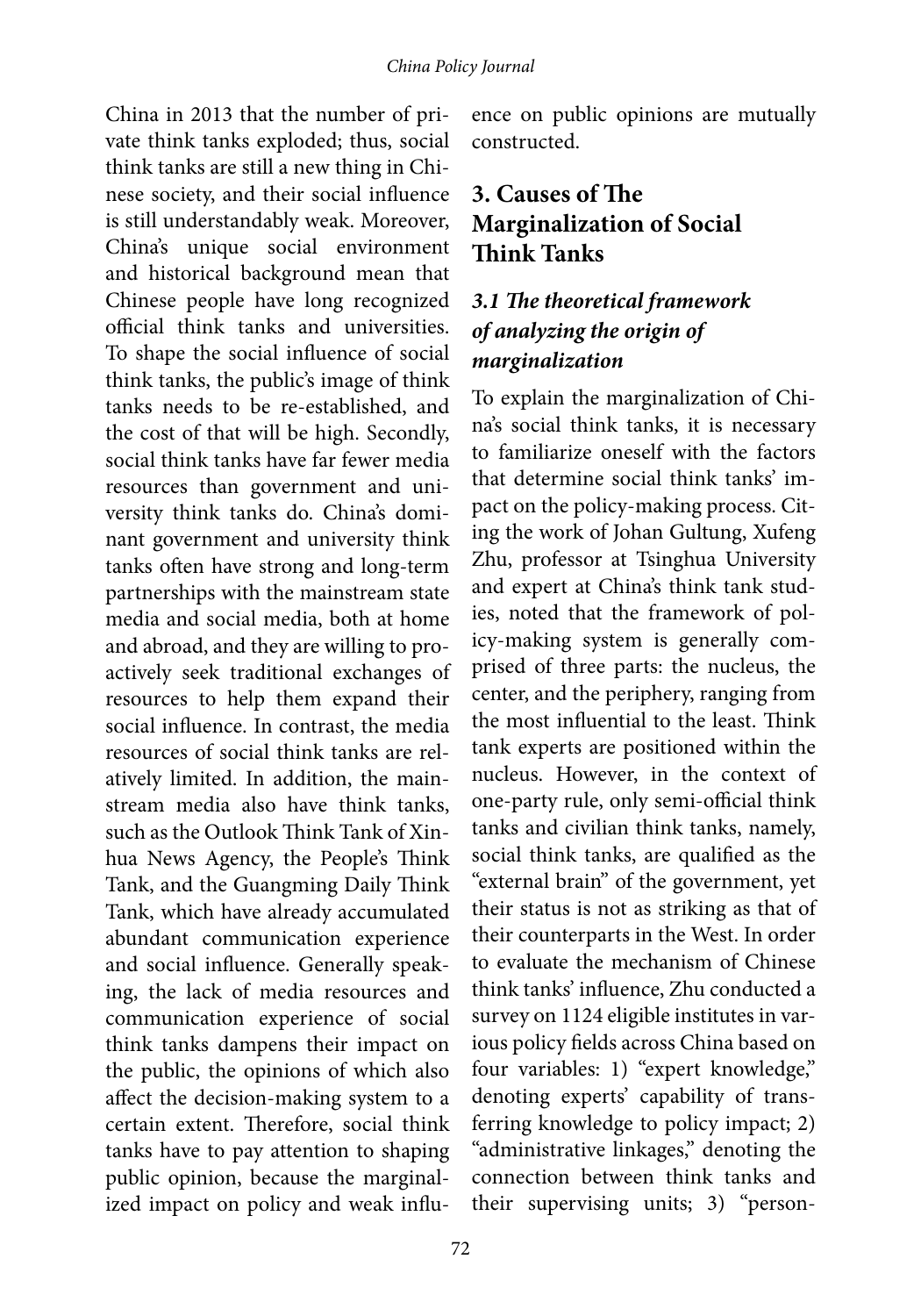al ties," denoting think tank experts' individual relationship with decision makers; and 4) "organizational identities," denoting the closeness between think tanks and their leading sectors. Owing to the absence of supervising units, expertise and personal relations appear to be of greater significance for social think tanks. Put another way, social think tanks with renowned scholars and close affiliations to decision-making sectors are more likely to be influential in China and vice versa.

## *3.2 The Underlying Imperfection of the Traditional Think Tank System*

The marginalization of social think tanks is directly reflected by the imbalance of Chinese think tanks. The essential vitality of think tanks lies in their ability to make suggestions. However, in China's think tank system, the policy influence of government and university think tanks is far ahead of that of social think tanks. Therefore, China's think tank structure is imbalanced, caused by the dominance of government and university think tanks and resulting in the marginalization of social think tanks. The root of the situation is the imperfection of the domestic think tank system, which is mainly reflected in the following aspects.

First, local and central governments habitually rely on official or semi-official think tanks, which are rooted in China's decision-making system. China's decision-making system was formed during the early days of the establishment of the state. At the central level, China's decision-making system is mainly composed of five major

actors: the Party, the government, the army, the law, and the people. Among them, the Party is the core actor. The "people" in the narrow sense mainly refer to the crowd and NGOs. Despite the fact that local and central decision-making increasingly emphasizes democratization and scientification and that decision-making has been gradually decentralized, it is still largely restricted to the interior unit of the Party and government. Thus, staff members from official and semi-official think tanks attached to the Party and government continue to be the first choice for government consultation. The Chinese Academy of Social Sciences, for example, has its own way of influencing policy and public opinion. "Our institutes and researchers are involved in domestic policy making at all levels," said Li Yang, former Vice President of the organization. The Chinese Academy of Social Sciences, the Development Research Center of the State Council, and the China Institutes of Contemporary International Relations, which are subordinate to the government, have built up a stable channel of participating decision-making, such as the "Two Sessions," the National Party Congress, the Central Economic Working Conference, and national strategic studies, like the Five-year Plan, etc.

The formation of this "inertia" is not only determined by the decision-making system of the government, but also by the need for scientific and timely decision-making. On the one hand, governmental think tanks are responsible to official departments, undertaking the duty of policy research.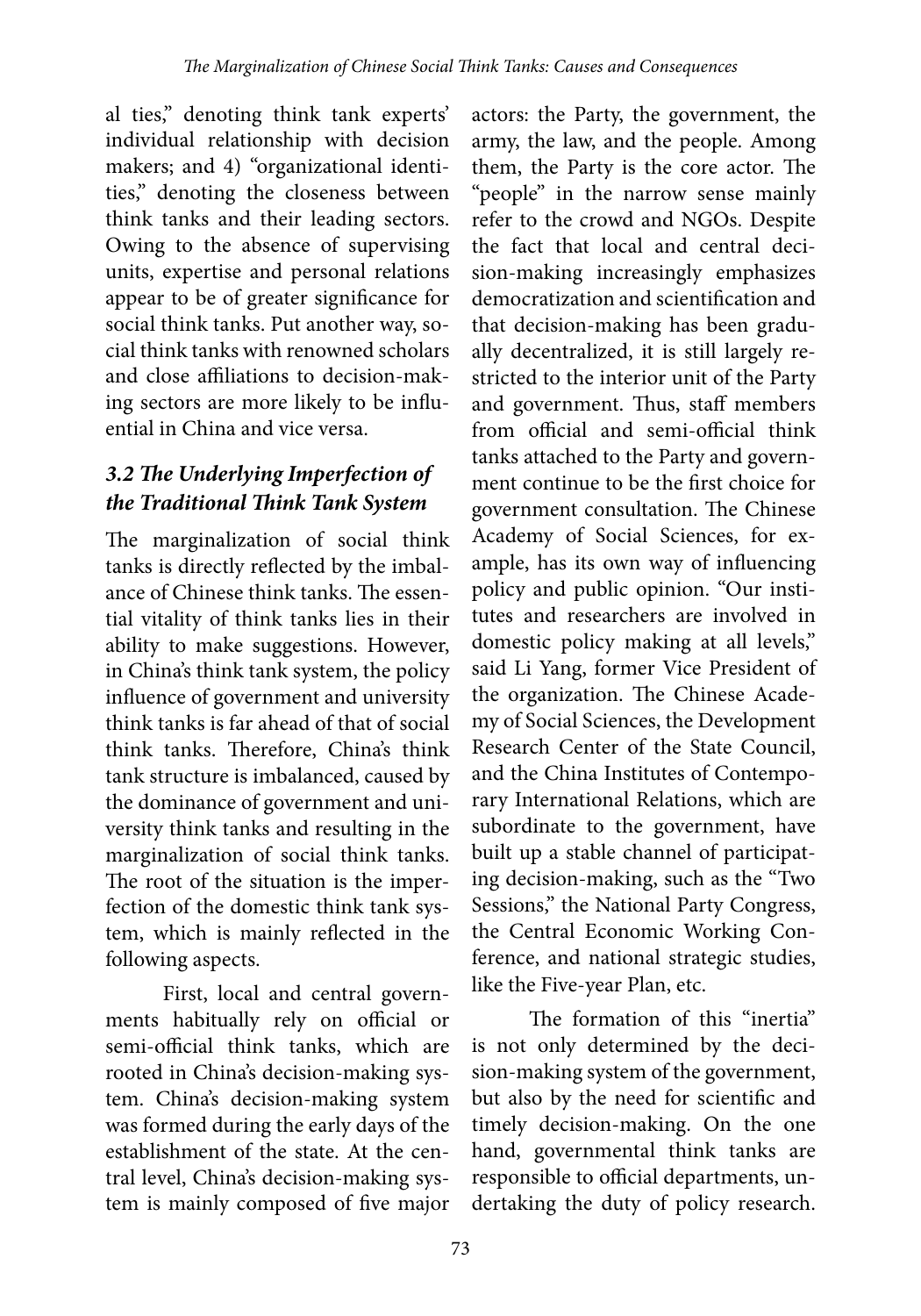Secondly, governmental think tanks have access to first-hand information within the government, ensuring the rationality and accuracy of decision-making. Third, the communication costs between government think tanks and decision-makers are low, guaranteeing efficiency in the process. Compared to the advising system of government think tanks that has been maintained for decades, the ways for social think tanks to participate in decision-making are still at the preliminary stage. How to decrease the government's dependence on official and university think tanks is the main question to respond to the marginalization of social think tanks at present. As a think tank scholar added, the channels for Chinese social think tanks to participate in government decision-making are currently still too narrow. For most of them, it is difficult to enter the decision-making field. Currently, the main forms of delivering opinions and suggestions are limited to publications, conferences, speeches, and participation in government-commissioned projects. The form of participation in the decision-making process is still imperfect. Another think tank scholar mentioned that the government's service-purchase mechanism has been imperfect, given that the efficiency of social think tanks to support decision-making needs is still low.

Second, the management system of social think tanks is immature. Compared to the stable position of government think tanks in the decision-making process, the various norms and service mechanisms for social think tanks are premature. On January 20,

2015, the General Office of the CPC Central Committee and the General Office of the State Council issued the document *Opinion on Strengthening the Construction of Social Think Tanks with Chinese Characteristics*, which was the first time that the concept of "social think tanks" was formally defined. Social think tanks have long been neglected and official regulation started quite late, leading to several consequences. First, a mechanism for delivering advice to the inner circle has not been established. As mentioned above, the main approach for social think tanks to exert their policy influence is to rely on special connections to the top, yet most social think tanks have not established smooth and stable channels. In *Opinion on Strengthening the Construction of Social Think Tanks with Chinese Characteristics*, the focus is on regulating social think tanks by guiding them and setting up standards. Meanwhile, the Central Party School, Chinese Academy of Sciences, Chinese Academy of Social Sciences, and other key institutes are encouraged to experiment on founding think tanks, emphasizing the exploration of the government-led pattern in the decision-making consultation system. *Opinions on the Healthy Development of Social Think Tanks,* released May 4, 2017, claims that the priority is on enhancing regulation, followed by the optimization of the environment and self-construction. Therefore, for China's current decision-making system, it is necessary to explore the paths in which social think tanks could participate in policy consultation, including the regulation and management thereof. In addition, in the *Opinion on*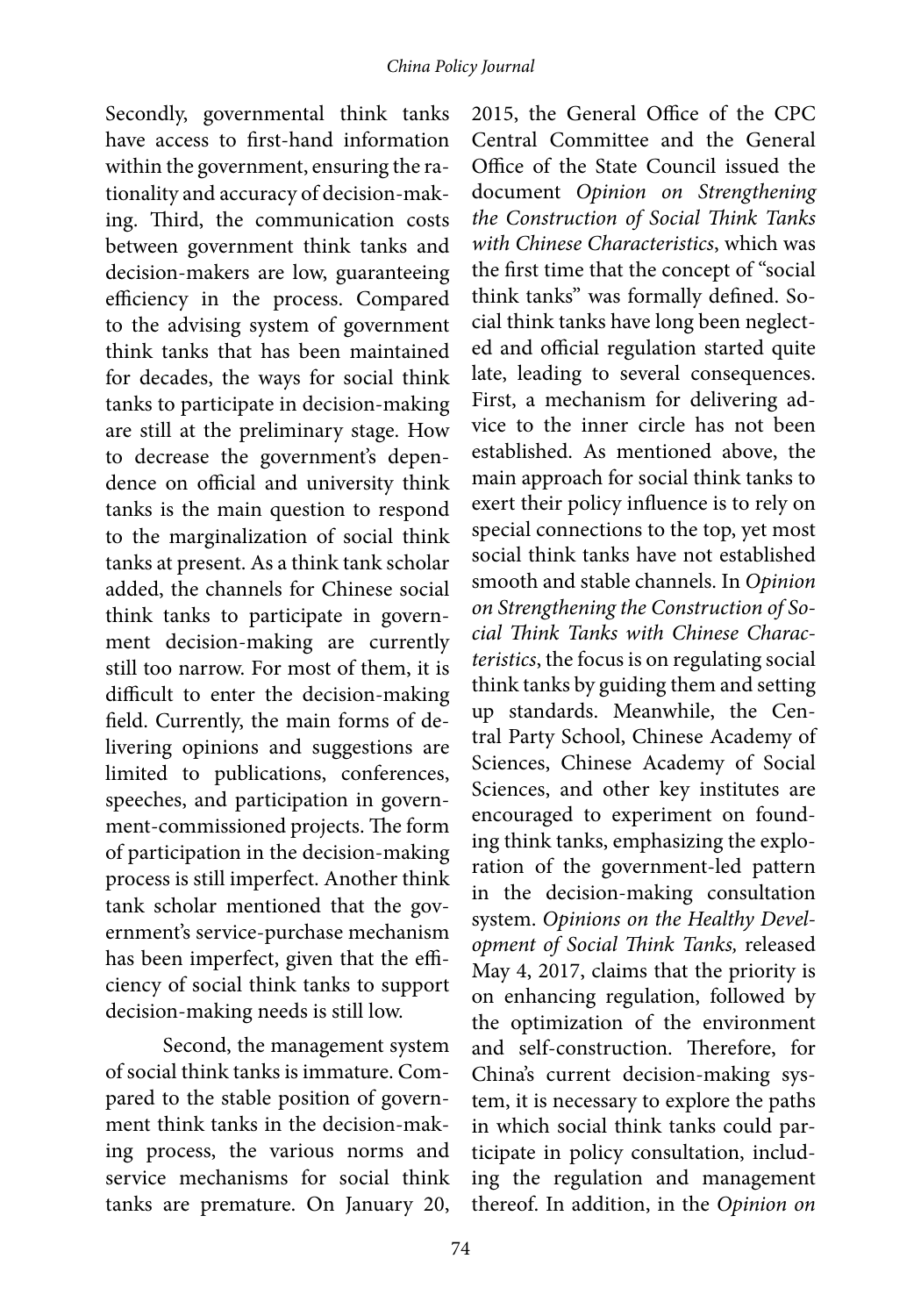*the Healthy Development of Social Think Tanks,* more detailed arrangements are included: it is suggested that the participation of social think tanks in supplying suggestions should be guaranteed and that effective paths for social think tanks to get involved in policy-making should be expanded. Nevertheless, under the present circumstances, whether China's social think tanks will be capable of establishing their own channel of offering advice remains to be seen.

## *3.3 Restrictions on Unstable Capital and Talent Chains*

In *Opinions on the Healthy Development of Social Think Tanks,* it is suggested that internal defects, such as a shortage of funds and a lack of talent, greatly stunt the growth of social think tanks. Indeed, the shortage of funds and talent faced by social think tanks seriously restricts the scale and quality of their development, which is also one of the important reasons for their marginalization. However, this is a common problem that restricts the development of think tanks in China as a whole, creating an even greater dilemma for social think tanks.

First, investment in Chinese think tanks is generally low. According to a survey from the Chongyang Institute for Financial Studies, Renmin University of China, the overall spending of the Chinese Academy of Social Sciences was 2.33 billion Yuan in 2014, while the Development Research Center of the State Council only spent 130 million Yuan. Other well-known domestic think tanks, such as the China Institutes

of Contemporary International Relations, the China Institute of International Studies, and the Shanghai Institute for International Studies, rarely spent more than 60 million Yuan. However, the Global Think Tank Report shows that the annual expenses of the top 10 American think tanks are more than \$30 million. Although it seems that the national funds invested in think tanks are not low, the comparison shows that it is still far behind the level of developed countries. As non-profit organizations, think tanks need a certain amount of funds for their research, publication, talent employment, social services, etc. Without a stable funding supply, they cannot support their long-term operation. The problem of insufficient funding is faced by government and university think tanks as well, but it is even more challenging for social think tanks.

Secondly, the source of funds for social think tanks is unsustainable. Lan Xue, a scholar at Tsinghua University, has pointed out that without a stable source of funding, social think tanks relying on their own resources often find it difficult to attract high-level talent, maintain an objective and neutral research stance, and develop sustainably. It is true that the problem of money and talent goes hand-in-hand. However, it is not only environmental reasons but also internal shortcomings of social think tanks that give rise to the mishap. First, China lacks a social tradition of donation and people have low awareness of political participation and willingness to donate. A good atmosphere of donation and enthusiasm for public welfare will help the development of social think tanks and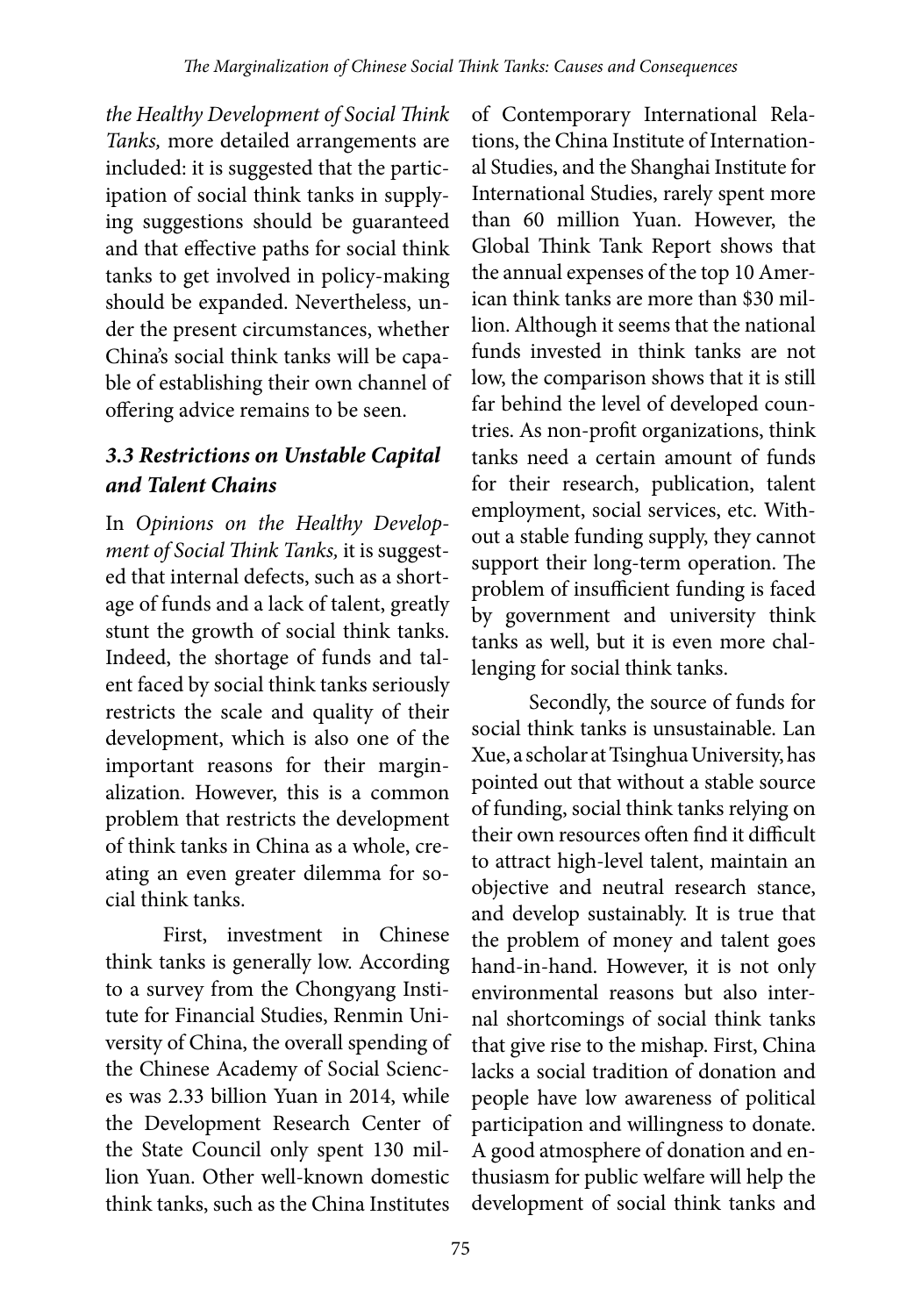the establishment of multiple funding channels, such as government grants, foundations, enterprises, and individual donations and investments. Second, the policy and influence of social think tanks has not been comprehensively formed in the public. Moreover, enterprises and individuals tend to be skeptical about the development space of social think tanks. As mentioned above, compared to government and university think tanks, the public recognition of social think tanks is not high, and their roles, functions, and development prospects are unclear. This lack of awareness also hinders the flow of social funds to social think tanks.

With regards to the current difficult situation for Chinese social think tanks, another think tank scholar shared three points. First, while economic independence requires a good funding environment, in China, official and semi-official think tanks squeeze the resource space of social think tanks. Second, identity issues have always been a key factor hindering their development, as the law sets a high threshold for the registration of social think tanks. Third, information and data are the basis for research and development, yet they are mostly controlled by the government in China. Therefore, it is difficult for social think tanks to obtain timely and effective information.

## *3.4 The Think Tank Itself Lacks Experience in Operation and Management*

Compared to mature social think tanks in the United States and other Western

countries, Chinese social think tanks are faced with less favorable political and social environments. The experience of American and other Western social think tanks cannot be copied and applied to Chinese social think tanks. Therefore, China's social think tanks need to develop a Chinese path for the construction of social think tanks, which is still in the initial stage. At present, social think tanks face a shortage of funds and talent. When social think tanks are unable to establish a stable source of funds, they try to generate income by means of producing intellectual products and providing commercial consultation for enterprises to support their research work, which creates new operating costs and risks for social think tanks. In order to gain access to social capital, it is necessary to achieve widespread social recognition among enterprises, foundations, and other organizations. Nonetheless, startup social think tanks in China assume a greater risk of failure in this premature think tank environment. In an interview, one think tank scholar argues that there are still many problems due to the lack of experience in China's social think tanks. First, as the management practice of think tanks has just begun, the degree of participation in decision-making is not high. In particular, social think tanks lack both credibility and policy support. In addition, social think tanks have not fully adapted to the needs of decision-making.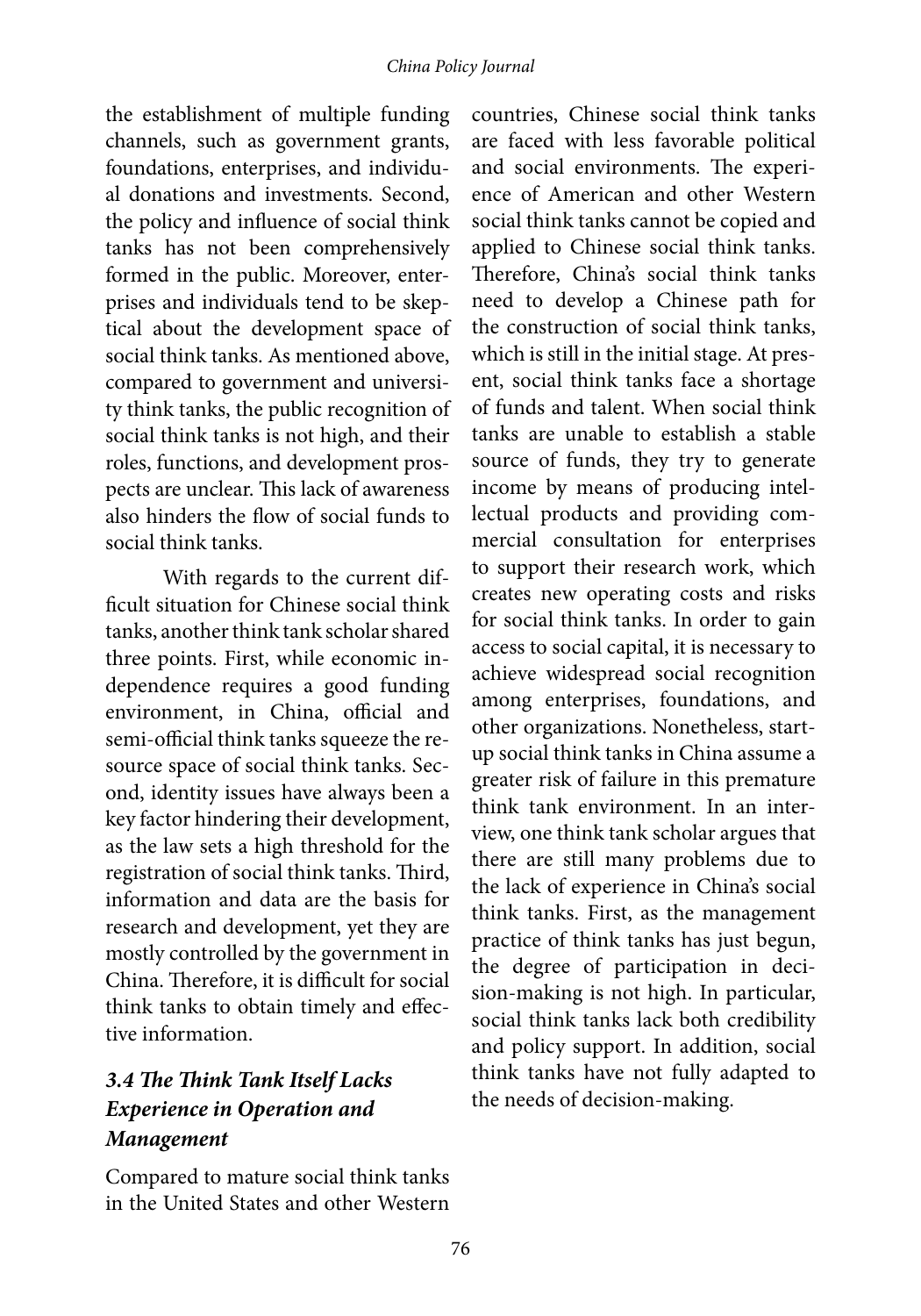# **4. The Efforts of The Social Think Tank to De-Marginalize**

If the scientization and democratiza-<br>tion of public policy brought about<br>the rise of think tanks, then in recent<br>years the "think tank fever" in China f the scientization and democratization of public policy brought about  $\mathsf L$  the rise of think tanks, then in recent has benefited from the diversification, scientization, and democratization of the government's decision-making system. While there are more challenges and risks in the process of building social think tanks in China, this has not hindered the efforts of social think tanks to de-marginalize themselves in China. In order to promote China's political decision-making system reform and to shape China's soft power, the de-marginalization of China's social think tanks is imperative.

Regarding the efforts of de-marginalization, it is critical for China's social think tanks to reflect on the differences between themselves and US think tanks. The biggest difference is that American think tanks have spent a long period of time conducting management practices. For example, American think tanks usually adopt a board management system. The board of directors consists of senior bankers, politicians, entrepreneurs, and scholars. The board mainly conducts the function of administrative management and supervision, with specific responsibilities of reviewing and approving research projects and supervising the research process to ensure independence. Secondly, American think tanks have established good communication mechanisms with the policy-making sector. On the one hand, the revolving door mechanism of

US think tanks delivers professional researchers to government; on the other hand, social think tanks tend to absorb retired government officials. The mechanism not only provides social think tanks with professional knowledge from the government, but also strengthens the links between think tanks and the government. Thirdly, US think tanks have diverse sources of funding, including four main sources: book publishing and academic conferences; projects commissioned by the government; donations from foundations; donations from enterprises and individuals. Most importantly, private sectors that donate to social think tanks enjoy tax exemption. With the comparison of Chinese and US social think tanks, suggestions for Chinese think tanks to de-marginalize are clearer.

# *4.1 Optimize China's Think Tank System and Promote the Specialization of Decision-Making Consultation*

As mentioned above, there is an imbalance in the structure of Chinese think tanks, and the competitiveness of social think tanks on comprehensive issues is far less than that of government think tanks. However, social think tanks usually have unique advantages and social resources in some research fields, which help fill the deficiencies of government and university think tanks. Faced with the fact that the government and universities are still dominant in policy advice, both think tanks should take the initiative to plan professional development routes for social think tanks.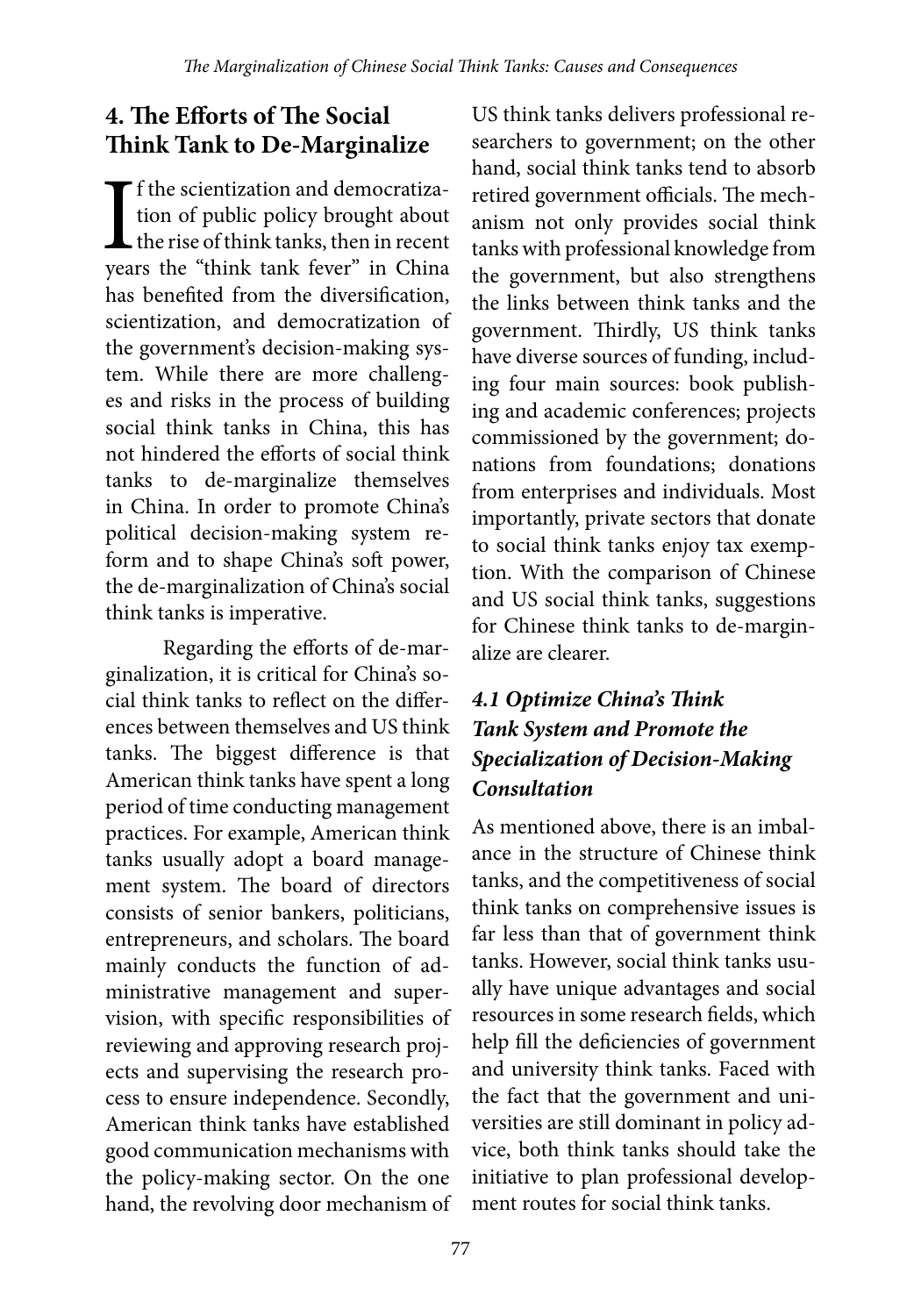First, to improve the relevant domestic legal system, expanding effective ways for social think tanks to participate in decision-making consultation services on some low-sensitivity policy issues, such as social welfare, science and technology, and cultural affairs. Second, social think tanks need to be well positioned, highlighting their strengths and avoiding weaknesses. They should stress their distinctive features, integrate unique resources, and strive for achievements in specific fields, not repeating the work done by government and university think tanks. Finally, social think tanks need to play to their unique advantages of conveying opinions from the bottom to the top, promoting cross-sectional cooperation and diversified participation in providing advisory reports, policy plans, and strategy design, so as to make up for the shortcomings of government think tanks.

### *4.2 Encouraging Policies and Measures for Social Think Tanks to Provide Funds and Talents*

China's Enterprise Income Tax Law stipulates that "[p]rivate non-corporate private think tank is exempted from enterprise income tax, and its public welfare business enjoys preferential tax policies." The *Opinions on the Healthy Development of Social Think Tanks* report also mentions that "[f]oundations and other organizations are encouraged to donate funds to set up or support social think tanks in accordance with the law." Enterprises, public institutions, other social organizations, and individuals will be encouraged to donate to or fund

the development of social think tanks. Pre-tax deductions for public welfare donations in accordance with the law will be granted. When a qualified social think tank accepts social donations, it may apply for and use the donations for public welfare undertakings. Although the Chinese government has gradually paid attention to the problem of a lack of funding and the talent shortage for social think tanks, which has brought some policy preferences, the supportive and encouraging policies in the system and procedures are still not perfect.

First, the government needs to strengthen preferred policies for social think tanks, or even reduce the operating burden through tax cutting. The 501(c) section of the tax law in the United States, for example, stipulates that all activities conform to being "run solely for charitable, educational, religious and scientific enterprise, for achieving the stated purpose of the tax law while net income cannot be used to make private benefit, and not violating the law nor interfering in elections" in order enjoy tax cuts. Second, the government should cultivate and encourage social donation, shaping the importance of social think tanks and enhancing their influence on the public. Further, the government should guide former politicians and entrepreneurs to donate to, fund, and support the development of social think tanks. Finally, the government should establish a reliable mechanism of talent introduction for social think tanks and encourage high-level talents to join in. Improving the cultivation of talent and reward mechanisms of social think tanks will not only